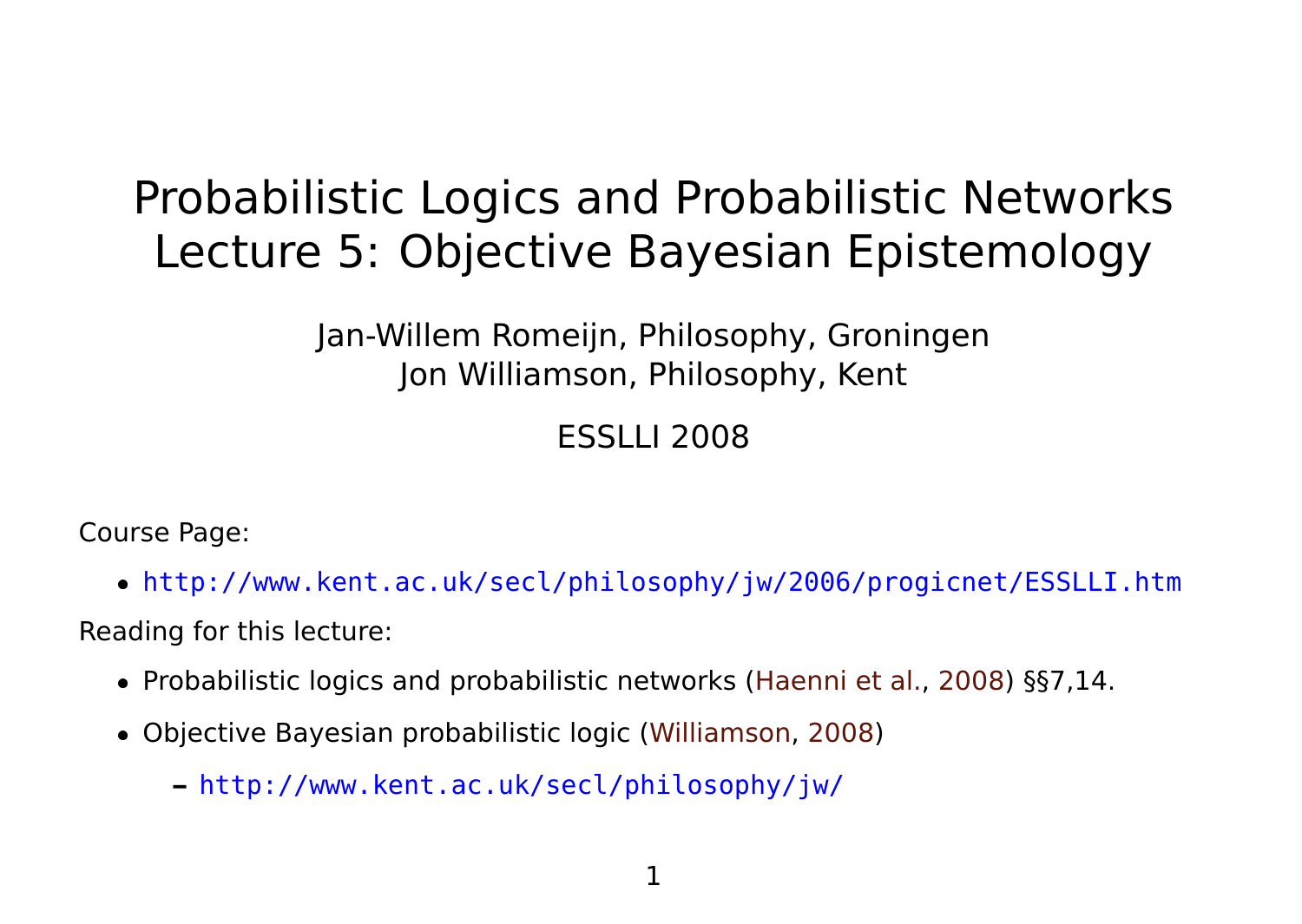## <span id="page-1-0"></span>**1 Introduction**

- Objective Bayesian epistemology (OBE): [Jaynes](#page-41-2) [\(1957\)](#page-41-2); [Rosenkrantz](#page-41-3) [\(1977\)](#page-41-3); [Jaynes](#page-41-4) [\(2003\)](#page-41-4) and [Williamson](#page-41-5) [\(2005\)](#page-41-5)
- **Maximum Entropy Principle:** An agent's degrees of belief should be representable by a probability function, from all those that satisfy constraints imposed by her evidence, that has maximum entropy.

$$
H(P) = -\sum_{\omega \in \Omega} P(\omega) \log P(\omega)
$$

(Ω finite.)

- [Nilsson](#page-41-6) [\(1986,](#page-41-6) §4): maxent could be used to facilitate inference in a progic.
- Here we show how OBE plugs into the progicnet programme:

**Representation:** Questions for OBE can be represented by  $\varphi_1^{X_1}$  $\begin{aligned} \mathcal{X}_1, \ldots, \varphi_n^{X_n} &\approx \psi^2. \end{aligned}$ **Interpretation:**  $\varphi_1^{X_1}$  $\phi_1^{\chi_1}, \ldots, \phi_n^{\chi_n} \approx \psi^{\gamma}$  interpreted using OBE. **Inference:**  $\varphi_1^{X_1}$  $\frac{x_1}{1}, \ldots, \phi_n^{X_n} \approx \psi$ ? answered using probabilistic nets.

- **–** Build a net representing the models of  $\varphi_1^{X_1}$  $\frac{x_1}{1}, \ldots, \varphi_n^{X_n}$ ,
- **–** Use progicnet machinery to determine  $Y = \{P(\psi): P \text{ models } \boldsymbol{\varphi}_1^{X_1}\}$  $\begin{matrix} \chi_1 \\ 1 \end{matrix}$ , ...,  $\varphi_n^{\chi_n}$ .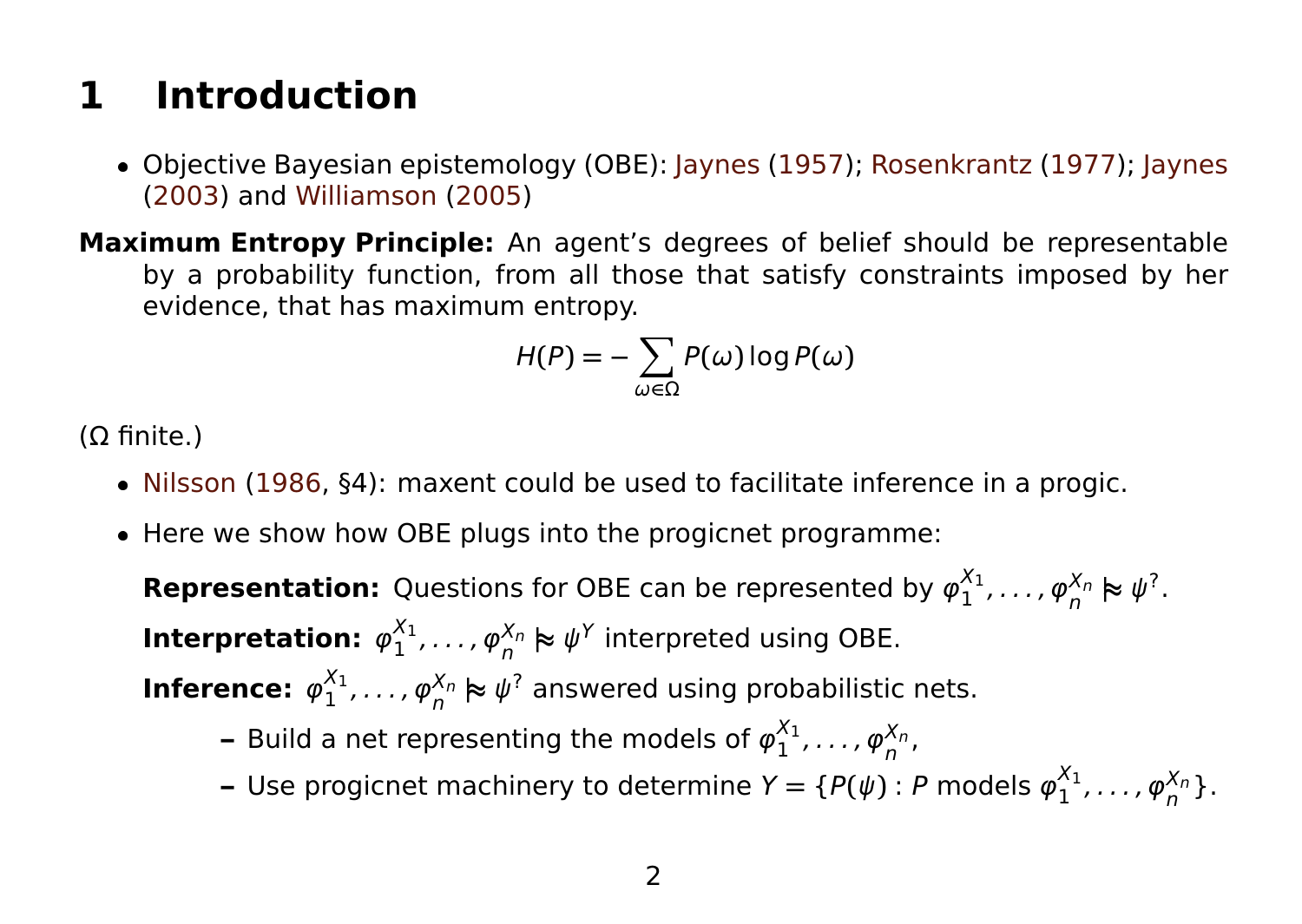### **Contents**

| $\mathbf{1}$ | <b>Introduction</b>                         | $\overline{2}$   |
|--------------|---------------------------------------------|------------------|
|              | 2 Objective Bayesian Epistemology           | $\boldsymbol{4}$ |
|              | <b>3 Predicate Languages</b>                | 9                |
|              | 4 Probabilistic Logics                      | 20               |
|              | <b>5 Objective Bayesian Semantics</b>       | 22               |
|              | <b>6 Objective Bayesian Nets</b>            | 28               |
|              | <b>7 A Calculus for Probabilistic Logic</b> | 34               |
| 8            | <b>Summary</b>                              | 39               |
|              | <b>9 Course Summary</b>                     | 40               |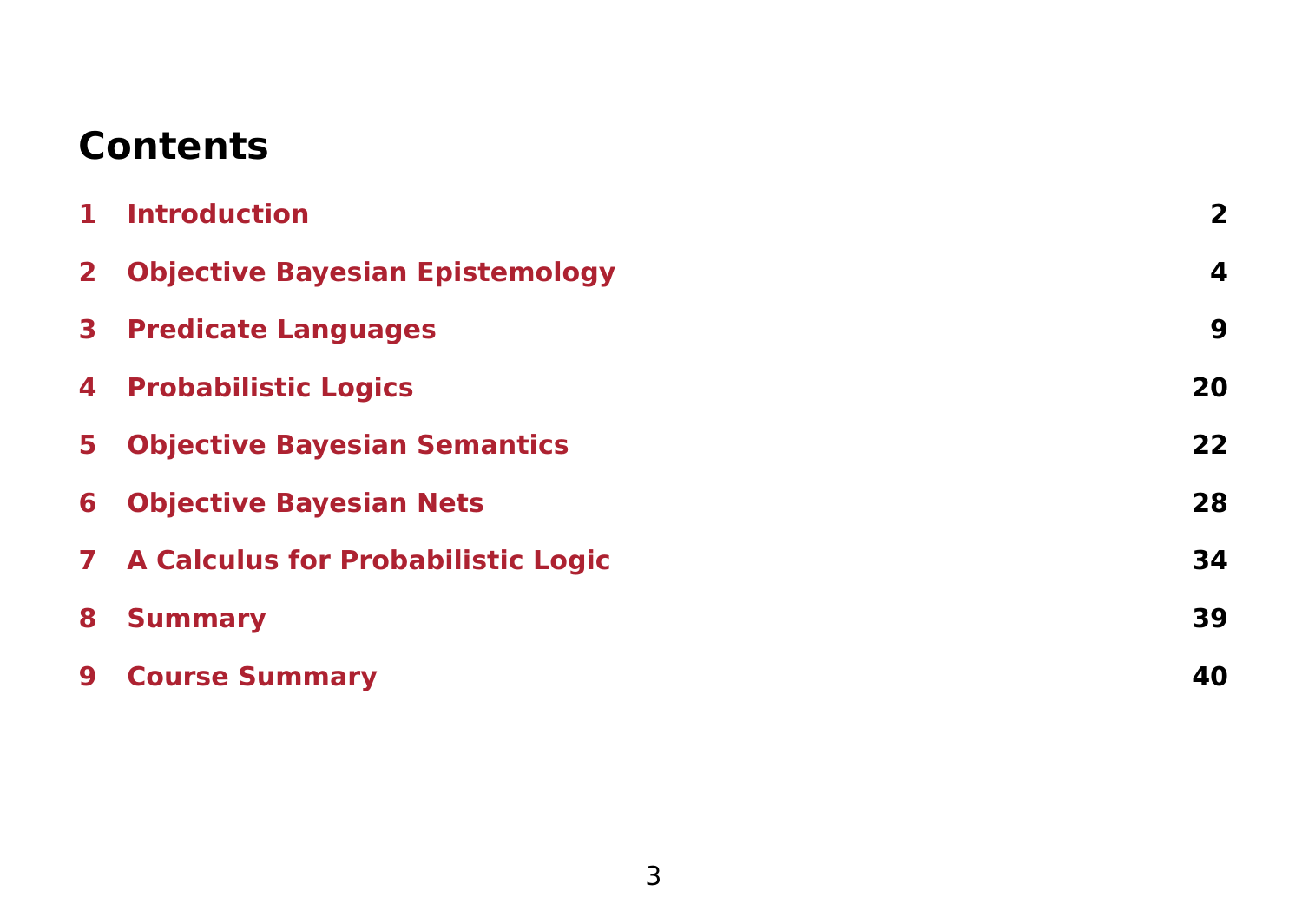# <span id="page-3-0"></span>**2 Objective Bayesian Epistemology**

OBE addresses the following question:

• How strongly should an agent with evidence  $\mathcal E$  believe the various propositions expressible in her language  $\mathcal{L}$ ?

**Language.** We take  $\mathcal{L}$  to be a propositional or predicate language.

**Evidence.**  $\epsilon$  includes everything she takes for granted in her current context.

- Background knowledge, observations, theoretical assumptions, etc.
- $\bullet$   $\mathcal E$  may not be expressible in  $\mathcal L$ .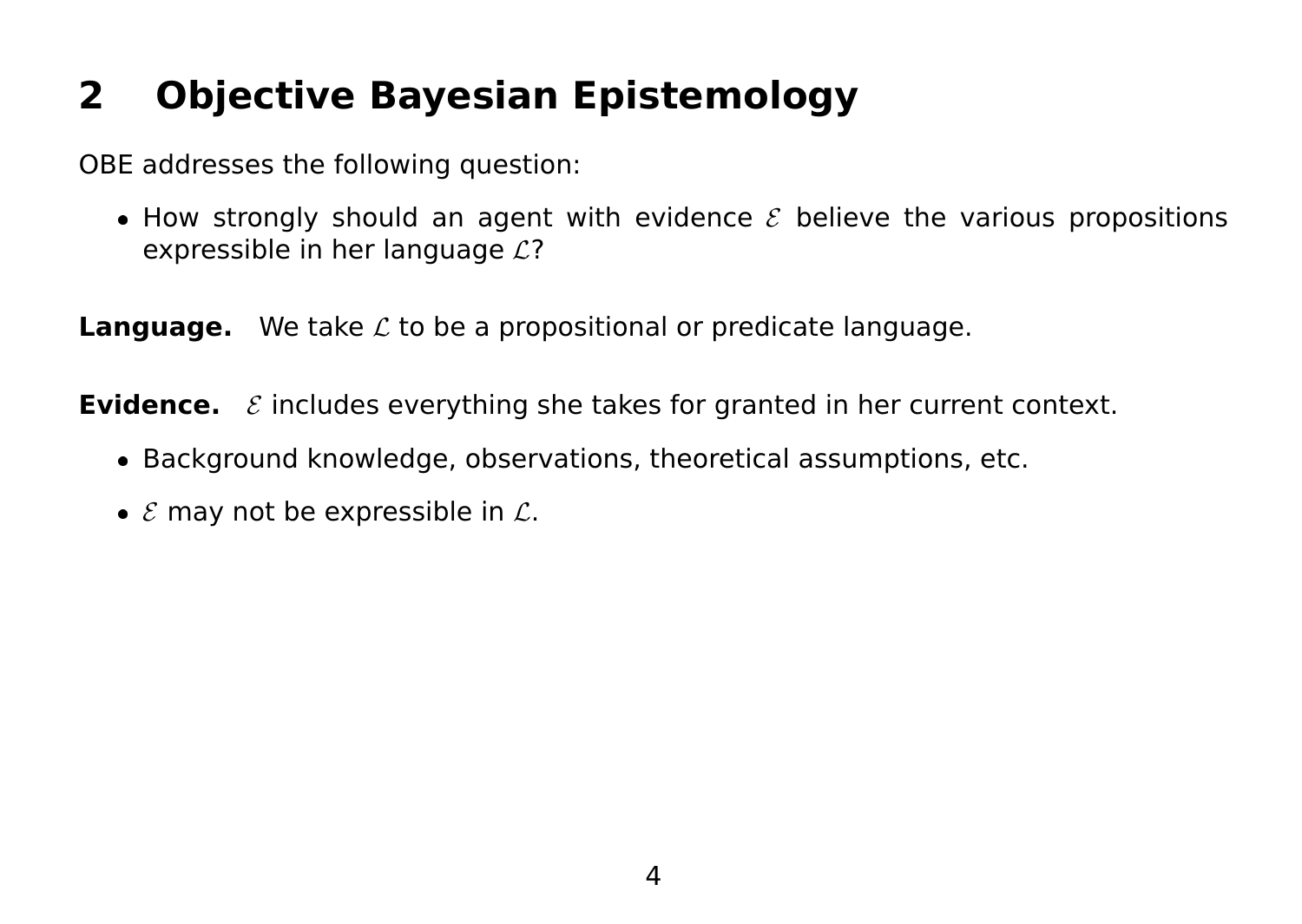### **Propositional Languages**

Three norms: Probability, Calibration, Equivocation.

- **Probability:** The strengths of the agent's beliefs should be representable by probabilities.
	- **E** there is a probability function P on L such that  $P(\theta)$  represents the degree to which the agent should believe  $\theta$ , for each proposition  $\theta$  expressible in  $\mathcal{L}$ .
		- 1.  $P(\omega) \ge 0$  for each atomic state  $\omega \in \Omega = \{\pm A_1 \wedge \cdots \wedge \pm A_n\},\$
		- 2.  $\sum_{\omega \in \Omega} P(\omega) = 1$ ,
		- 3.  $P(\theta) = \sum_{\omega \models \theta} P(\omega)$  for each proposition  $\theta$  expressible in  $\mathcal{L}$ .
	- $\mathbb{P}_{\mathcal{L}}$  = set of probability functions on  $\mathcal{L}$ .
	- Why? degrees of belief are indicative of betting intentions,
		- **–** these should be probabilities if the agent is to avoid bets that lose money whatever happens.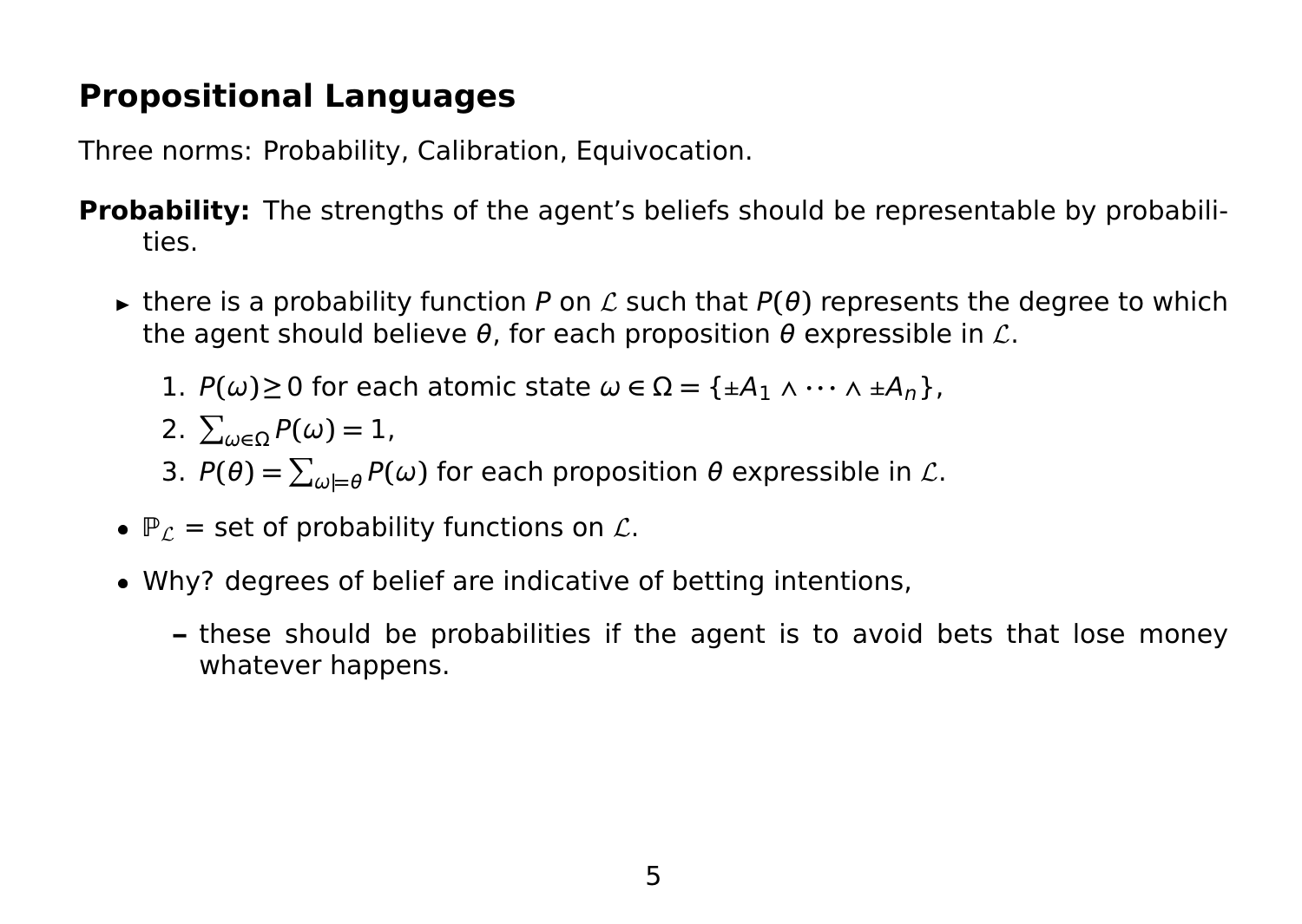**Calibration:** The agent's degrees of belief should satisfy constraints imposed by  $\mathcal{E}$ .

- **E** there is some set  $E \subseteq P_C$  compatible with E and  $P_{\mathcal{E}} \in E$ .
- E **= [**P <sup>∗</sup>**] <sup>∩</sup>** <sup>S</sup>
	- **-**  $\mathcal{E}$  implies that empirical probability  $P^* \in \mathbb{P}^* \Rightarrow P_{\mathcal{E}} \in [\mathbb{P}^*]$ , non-empty convex closure.
	- **–** S:  $P_{\epsilon}$  should satisfy structural constraints imposed by qualitative evidence.
		- \* e.g., causal, logical, hierarchical or ontological structure.
		- $*$  not relevant in the probabilistic logic context.
- Why? Degrees of belief are used for inference and well-calibrated degrees of belief lead to more reliable inferences in the long run.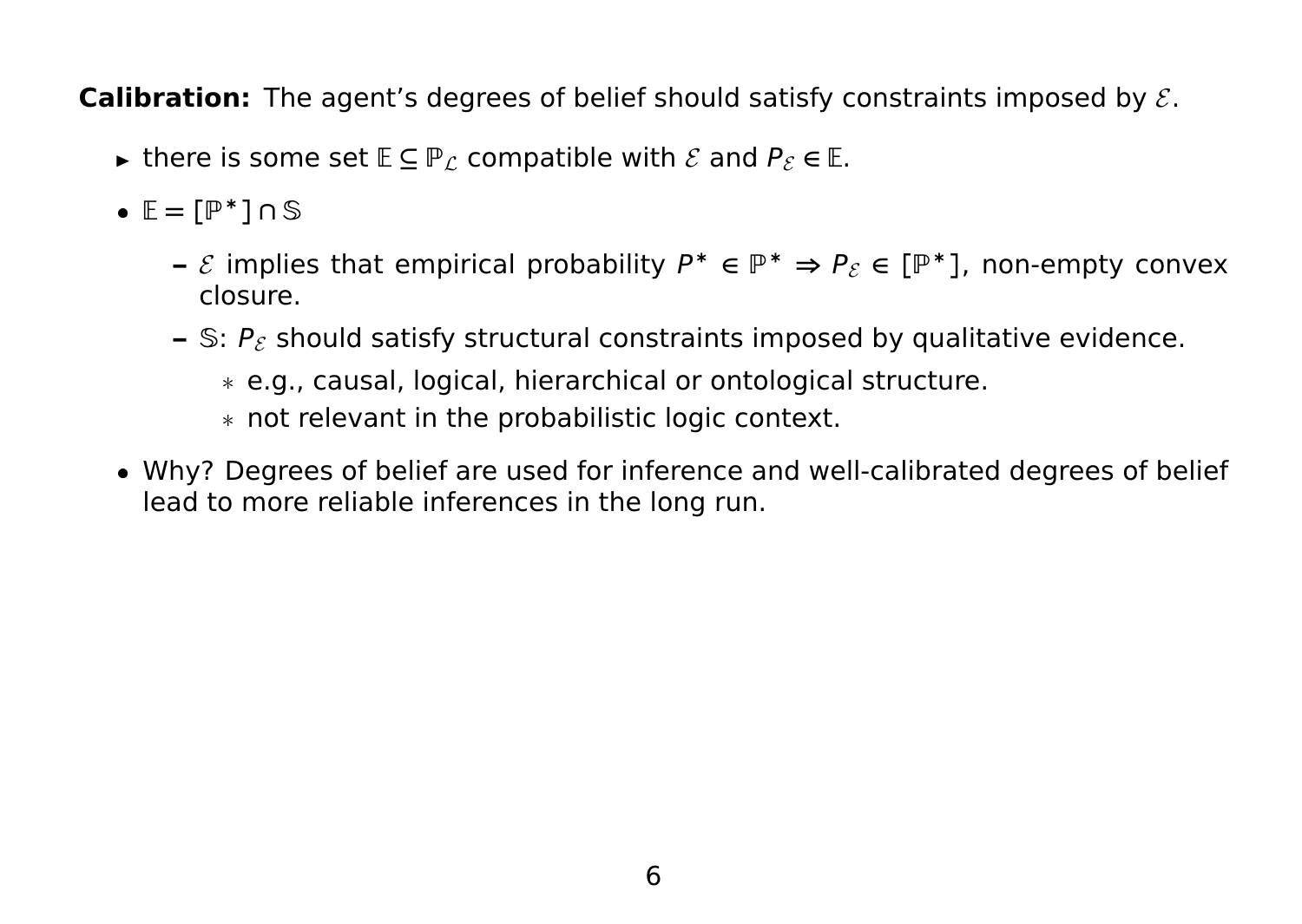- **Equivocation:** The agent's degrees of belief should otherwise be as equivocal as possible.
	- i.e., as close as possible to the equivocator  $P_+$  on  $\mathcal{L}$ :

$$
P_{=}(\omega)=\frac{1}{2^n}.
$$

'Distance': cross entropy or Kullback-Leibler divergence:

$$
d(P,Q) = \sum_{\omega \in \Omega} P(\omega) \log \frac{P(\omega)}{Q(\omega)},
$$

- Why? belief is a basis for action:
	- **–** more extreme degrees of belief tend to trigger high-risk actions;
	- **–** equivocal degrees of belief are associated with lower risks;
	- **–** the agent should only take on risk to the minimum extent warranted by evidence.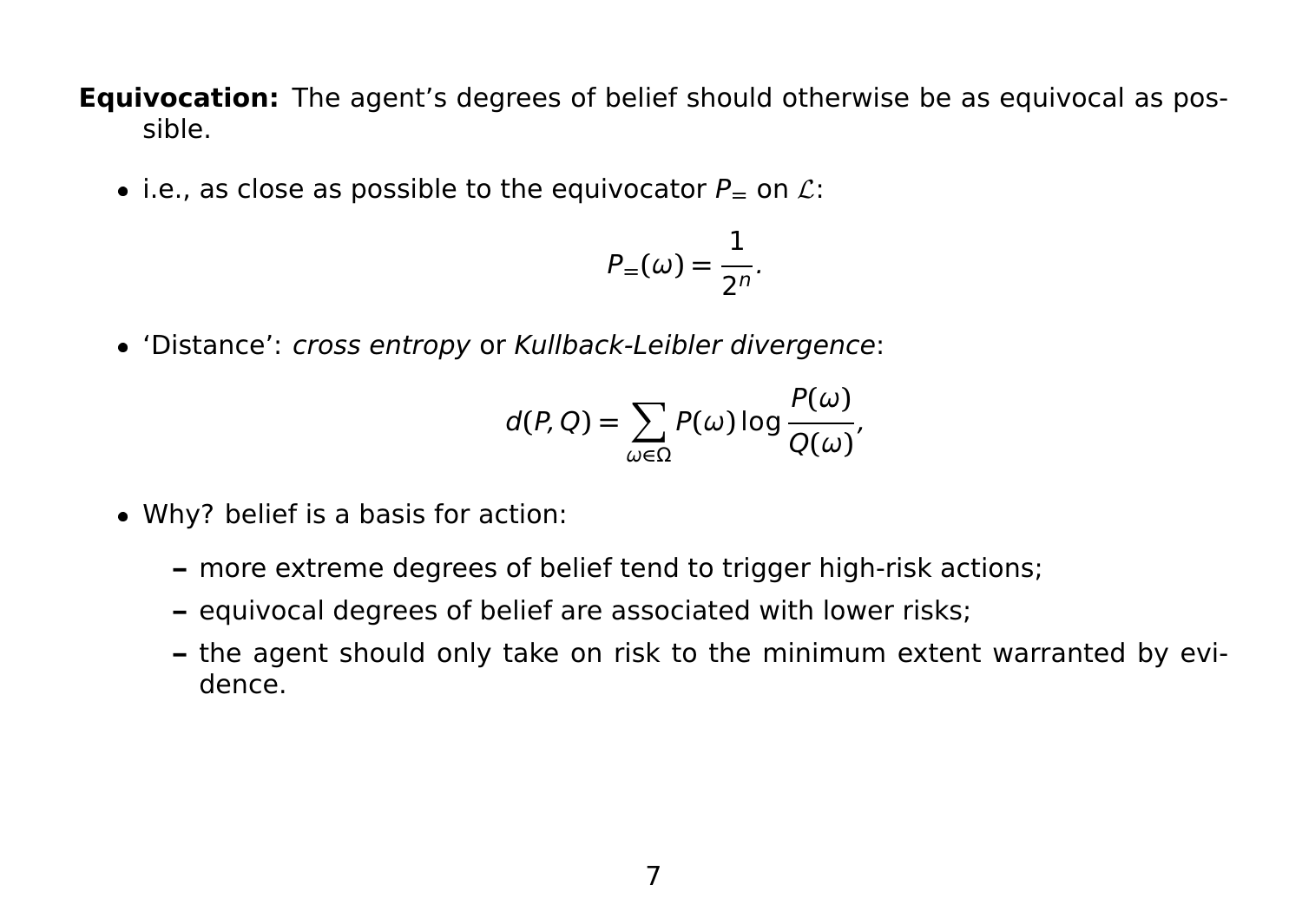**Summary.** The agent's degrees of belief should be representable by  $P_{\mathcal{E}} \in \downarrow \mathbb{E} \stackrel{\text{df}}{=} \{P \in \mathbb{E} :$  $d(P, P_+)$  is minimised }.

- **Maximum Entropy Principle:** An agent's degrees of belief should be representable by a probability function  $P_{\mathcal{E}} \in \{P \in \mathbb{E} : H(P)$  is maximised }.
	- $\blacktriangleright$  *P*<sub> $\epsilon$ </sub> is uniquely determined.
		- **–** Entropy is a strictly concave function and it is being maximised over a closed and convex set of probability functions  $E = [P^*]$ , so it has a unique maximum.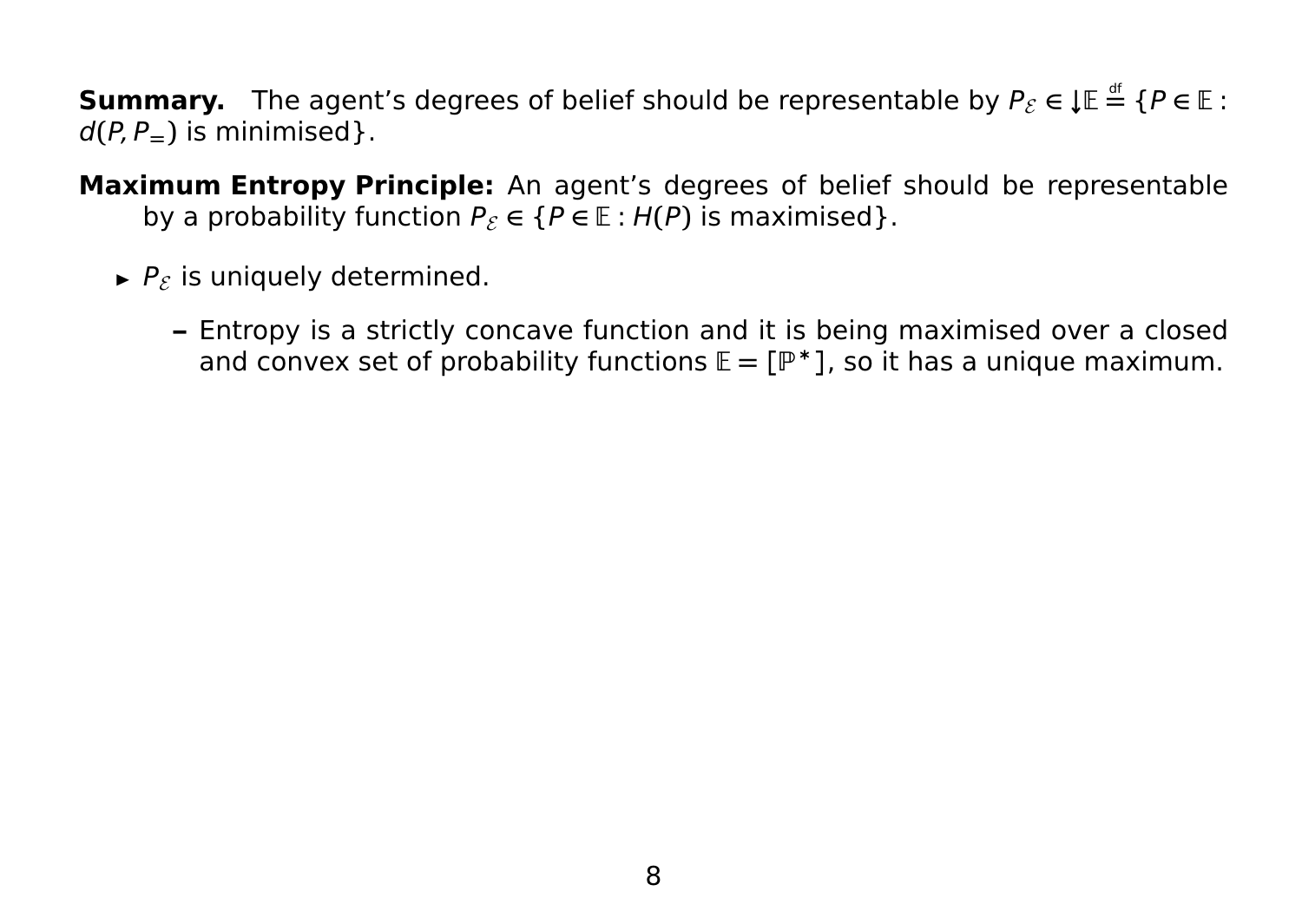## <span id="page-8-0"></span>**3 Predicate Languages**

- $\bullet$   $\mathcal L$  is a first-order predicate language without equality.
- $\bullet$  Each individual is picked out by a unique constant symbol  $t_i$ ;
- Countable infinity  $t_1, t_2, \ldots$  of such constants.
- Finitely many predicate symbols.
- For  $n \geq 1$  let  $\mathcal{L}_n$  be the finite predicate language on  $t_1, \ldots, t_n$ .
- Let  $A_1, A_2, \ldots$  run through the atomic propositions of  $\mathcal{L}$ ,
	- **–** i.e., propositions of the form Ut.
	- **–** Any atomic proposition expressible in  $\mathcal{L}_n$  but not expressible in  $\mathcal{L}_m$  for  $m < n$ should occur later in the ordering than those atomic propositions expressible in  $\mathcal{L}_m$ .
- Let  $A_1, \ldots, A_{r_n}$  be the atomic propositions expressible in  $\mathcal{L}_n$ .
- $\bullet$  Atomic n-states  $\Omega_n = \{\pm A_1 \wedge \cdots \wedge \pm A_{r_n}\}.$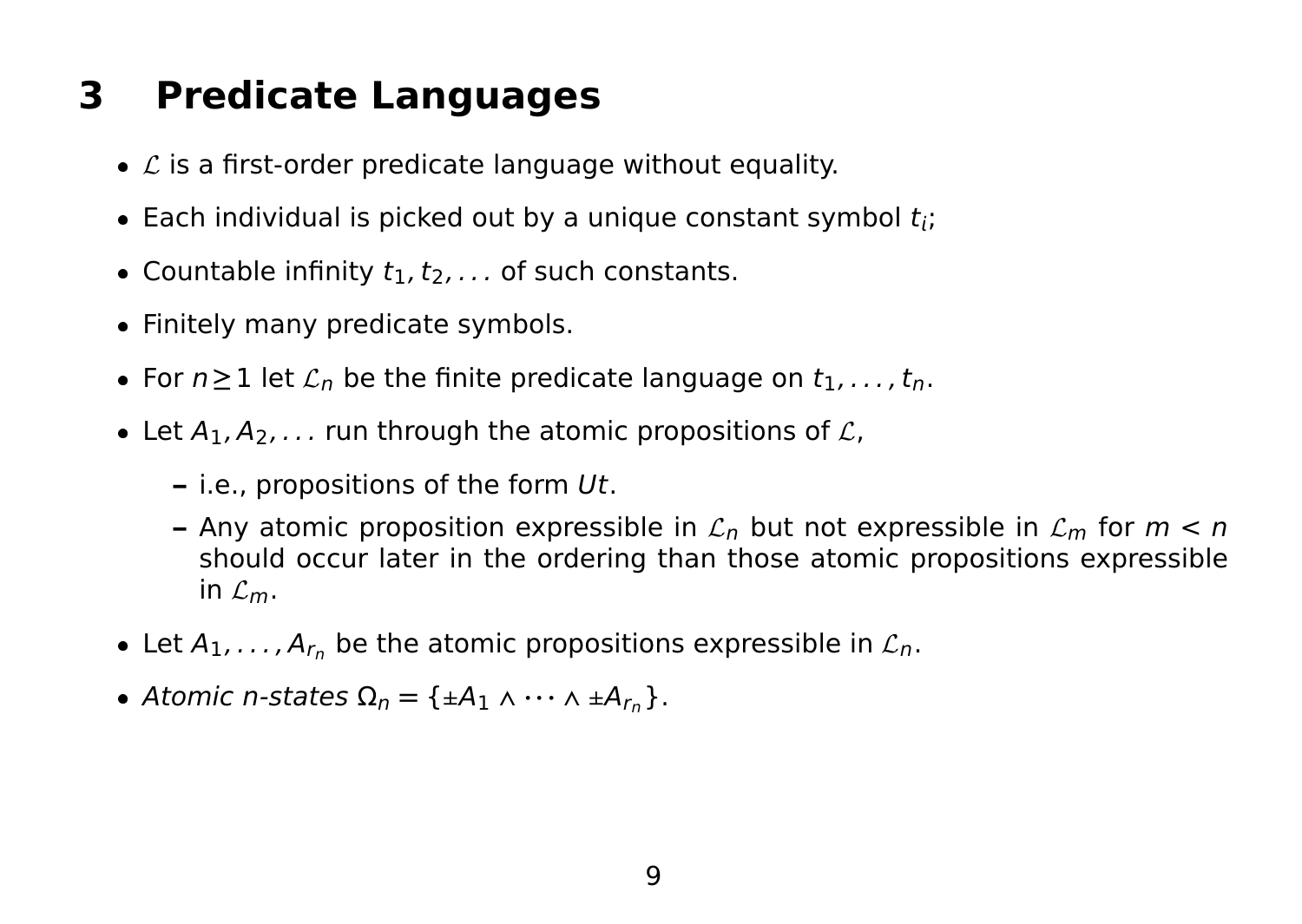- **Probability:** The strengths of the agent's beliefs should be representable by probabilities.
	- 1.  $P(\omega_n) \ge 0$  for each  $\omega_n$ ,
	- 2. for each  $n$ ,  $\sum_{\omega_n \in \Omega_n} P(\omega_n) = 1$ ,
	- 3. for each quantifier-free proposition  $\theta$ ,  $P(\theta) = \sum_{\omega_n \models \theta} P(\omega_n)$  where *n* is large enough that  $\mathcal{L}_n$  contains all the atomic propositions occurring in  $\theta$ ,
	- 4. quantified statements are assigned probabilities via

$$
P(\forall x \theta(x)) = \lim_{m \to \infty} P\left(\bigwedge_{i=1}^{m} \theta(t_i)\right)
$$

$$
P(\exists x \theta(x)) = \lim_{m \to \infty} P\left(\bigvee_{i=1}^{m} \theta(t_i)\right).
$$

**=**1

$$
\blacktriangleright
$$
 P is determined by its values on the  $\omega_n$ .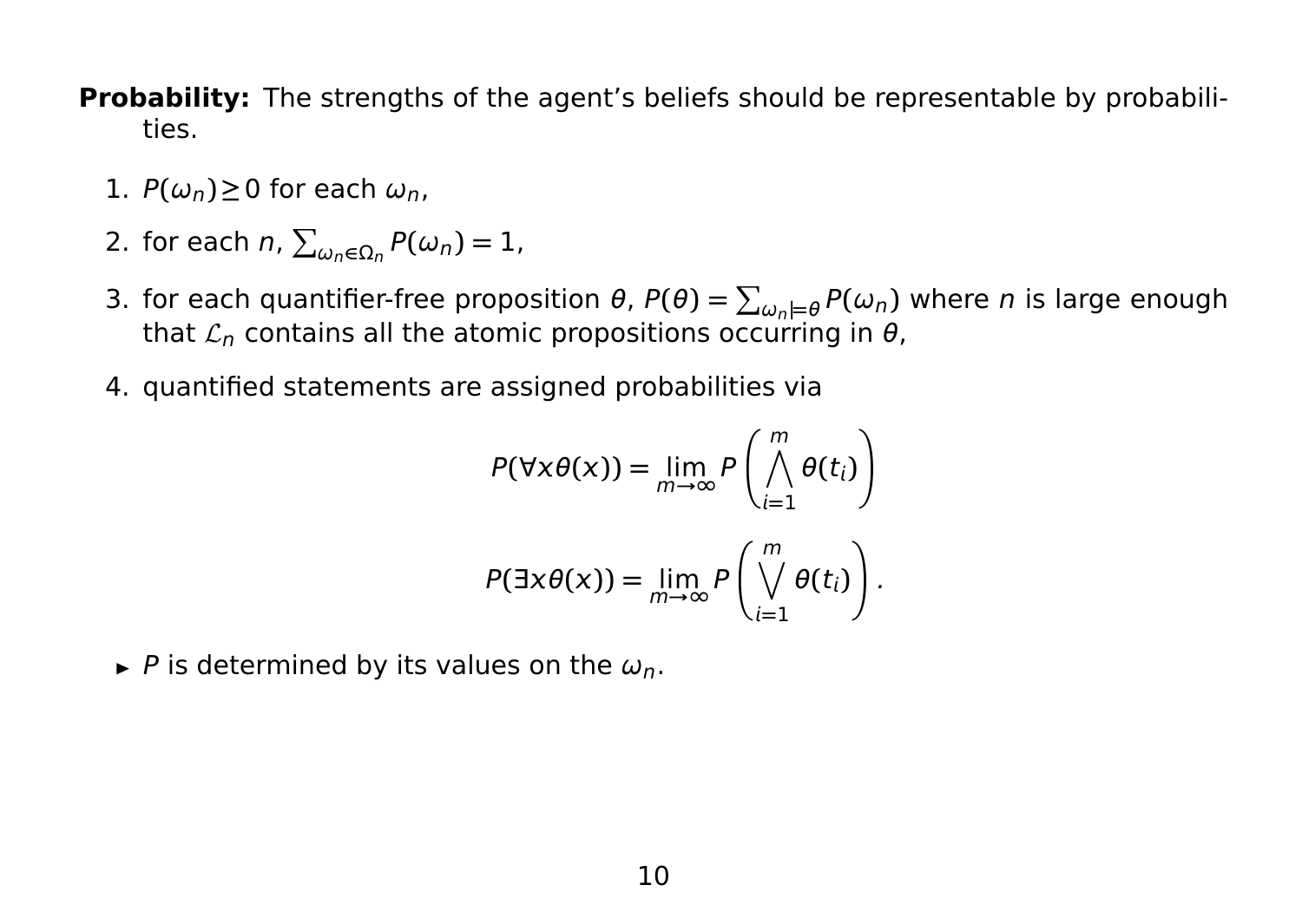- **Calibration:** The agent's degrees of belief should satisfy constraints imposed by her evidence.
	- P<sup>E</sup> **∈** E **= [**P <sup>∗</sup>**] <sup>∩</sup>** <sup>S</sup> **= [**<sup>P</sup> <sup>∗</sup>**]** in the context of probabilistic logic.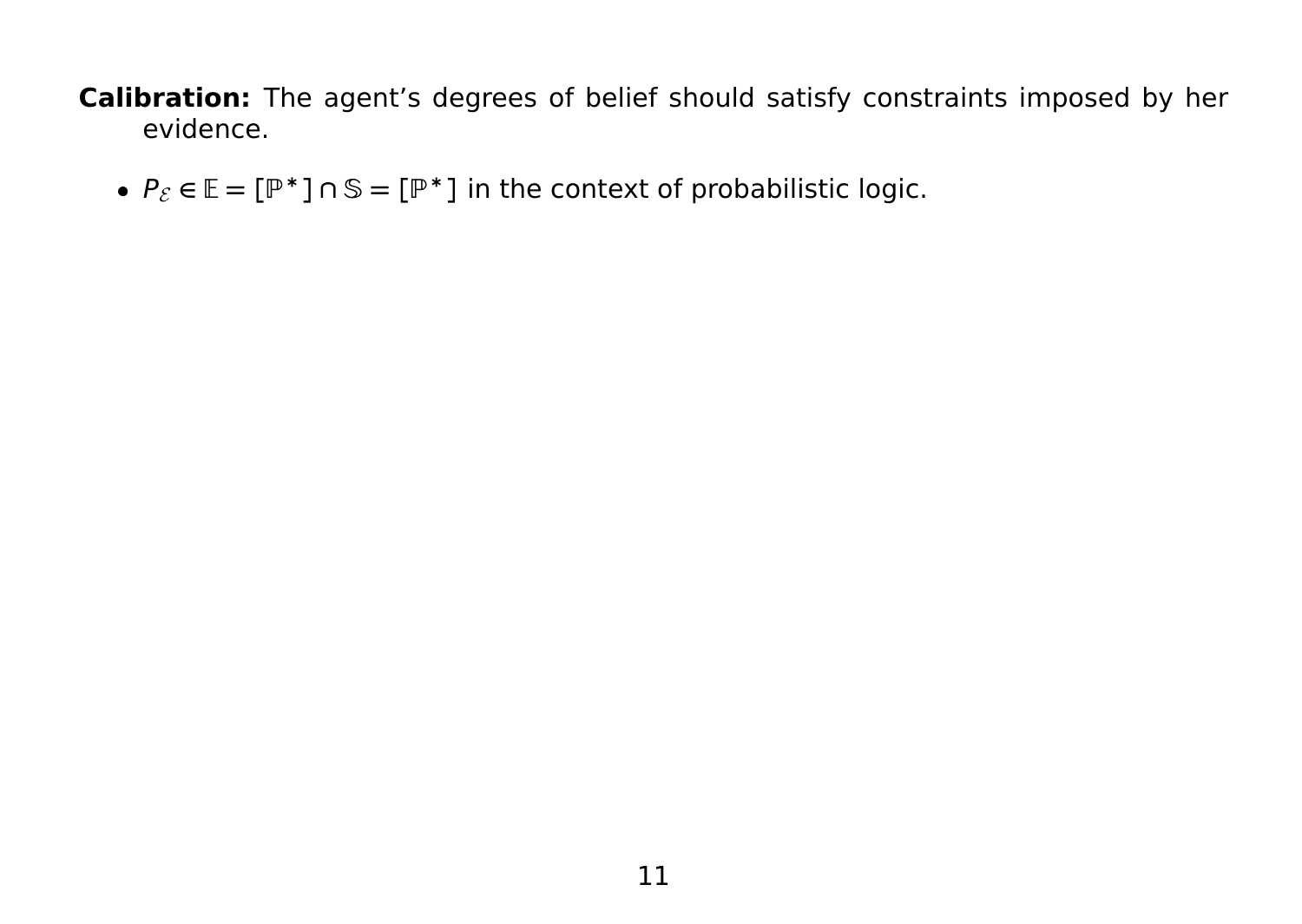- **Equivocation:** The agent's degrees of belief should otherwise be as equivocal as possible.
	- Define the equivocator  $P_+$  on  $\mathcal L$  by

$$
P_{=}(\omega_n)=\frac{1}{2^{r_n}}
$$

for all  $\omega_n$ .

 $\bullet$  Consider the *n*-distance

$$
d_n(P,Q) = \sum_{\omega_n \in \Omega_n} P(\omega_n) \log \frac{P(\omega_n)}{Q(\omega_n)},
$$

- P is closer to R than Q if there is some N such that for all  $n \ge N$ ,  $d_n(P, R) < d_n(Q, R)$ .
	- **−** Write  $P \prec Q$  if P is closer to the equivocator  $P_$  than  $Q$ .
- Define  $\downarrow \mathbb{E} \stackrel{\text{df}}{=} \{P \in \mathbb{E} : P \text{ is minimal with respect to } \prec \}$  as long as this set is non-empty **– ↓**E df **=** E otherwise.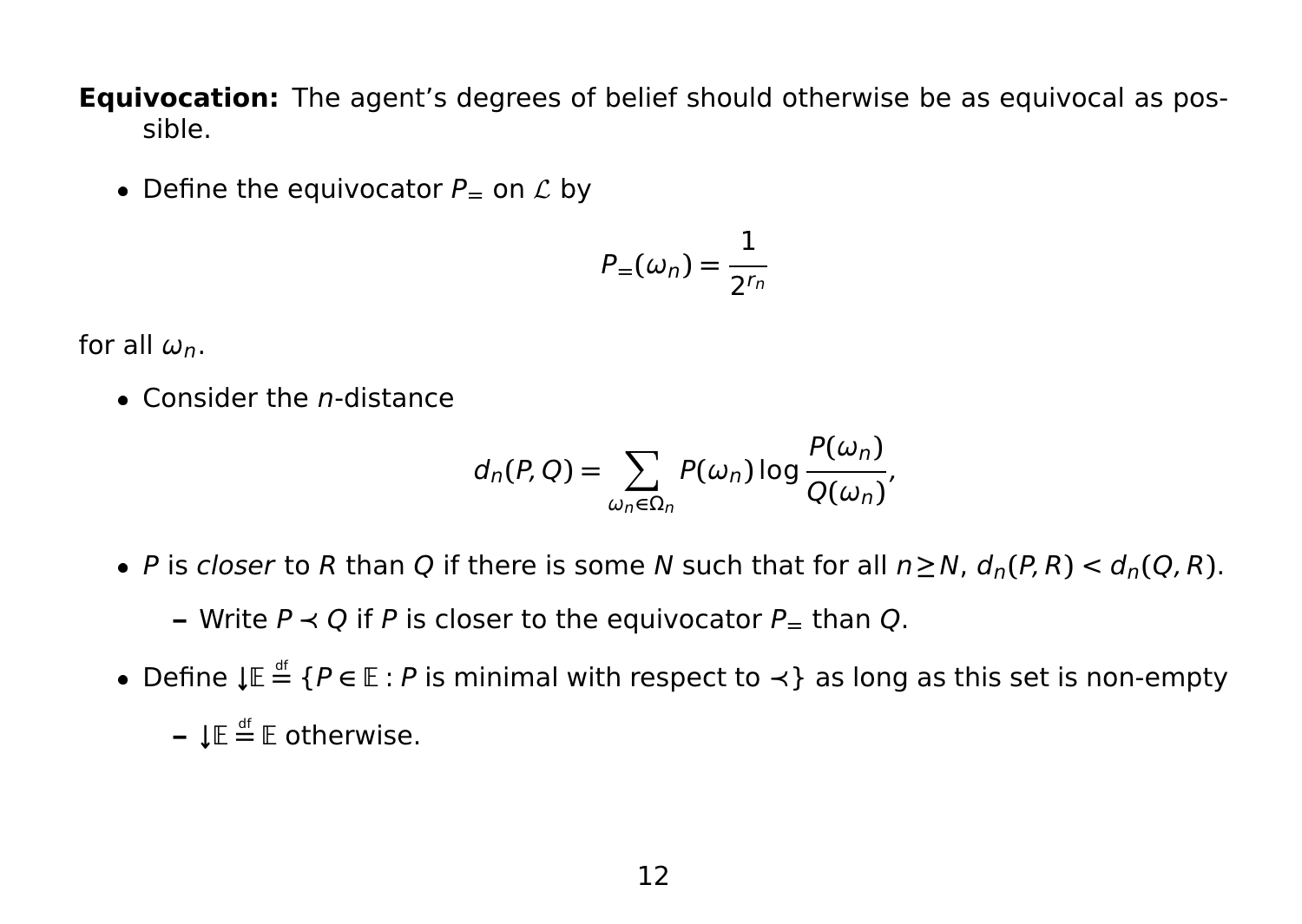**Summary.** The agent's degrees of belief should be representable by  $P_{\varepsilon} \in \downarrow \mathbb{E}$ .

• Define the *n*-entropy  $H_n(P)$  by

$$
H_n(P)=-\sum_{\omega_n\in\Omega_n}P(\omega_n)\log P(\omega_n).
$$

- Say that P has greater entropy than Q, written  $P \gg Q$ , if there is some N such that for all  $n \geq N$ ,  $H_n(P) > H_n(Q)$ .
- **Maximum Entropy Principle:** An agent's degrees of belief should be representable by a probability function  $P_{\mathcal{E}} \in \{P \in \mathbb{E} : P$  is maximal with respect to  $\gg$  }.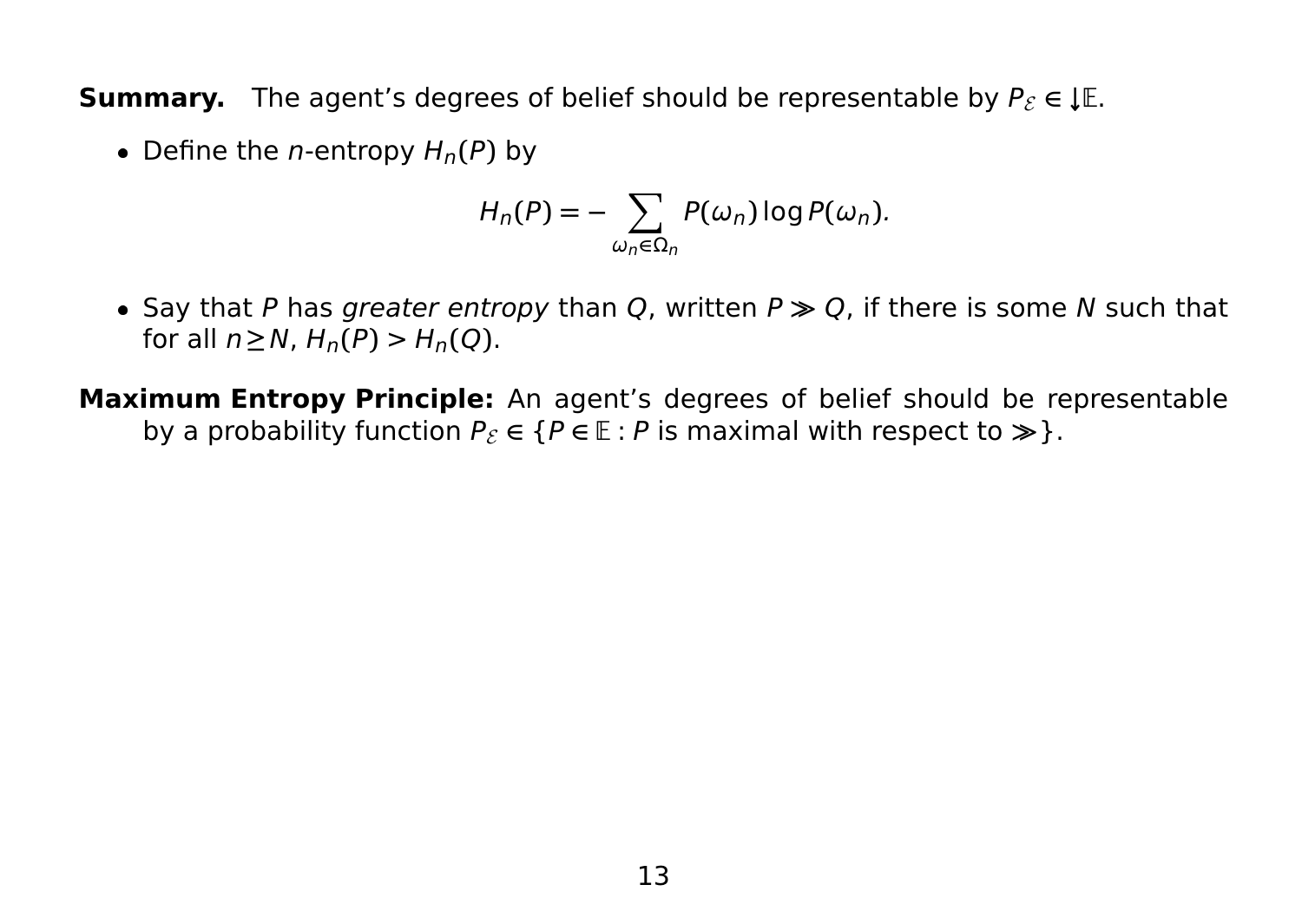### **Discussion**

#### **Properties of the Closer Relation.**

**Proposition 3.1** For fixed R the binary relation  $\cdot$  is closer than  $\cdot$  to R is irreflexive, asymmetric and transitive.

**Proposition 3.2** If P is closer than Q to R then any proper convex combination of P and  $Q$ , i.e.,  $S = \lambda P + (1 - \lambda)Q$  for  $\lambda \in (0, 1)$ , is closer than Q to R.

<span id="page-13-0"></span>**Example 3.3** Suppose  $E = \{P : P(\forall x \cup x) = c\}$  for some fixed  $c \in [0, 1]$ . Define P by

$$
P(Ut_1) = \frac{c+1}{2}
$$
  

$$
P(Ut_{i+1}|Ut_1 \wedge \cdots \wedge Ut_i) = \frac{(2^{i+1}-1)c+1}{(2^{i+1}-2)c+2}
$$
  

$$
P(Ut_{i+1}| \pm Ut_1 \wedge \cdots \wedge \pm Ut_i) = \frac{1}{2}
$$

otherwise. Then P is the member of E that is closest to the equivocator.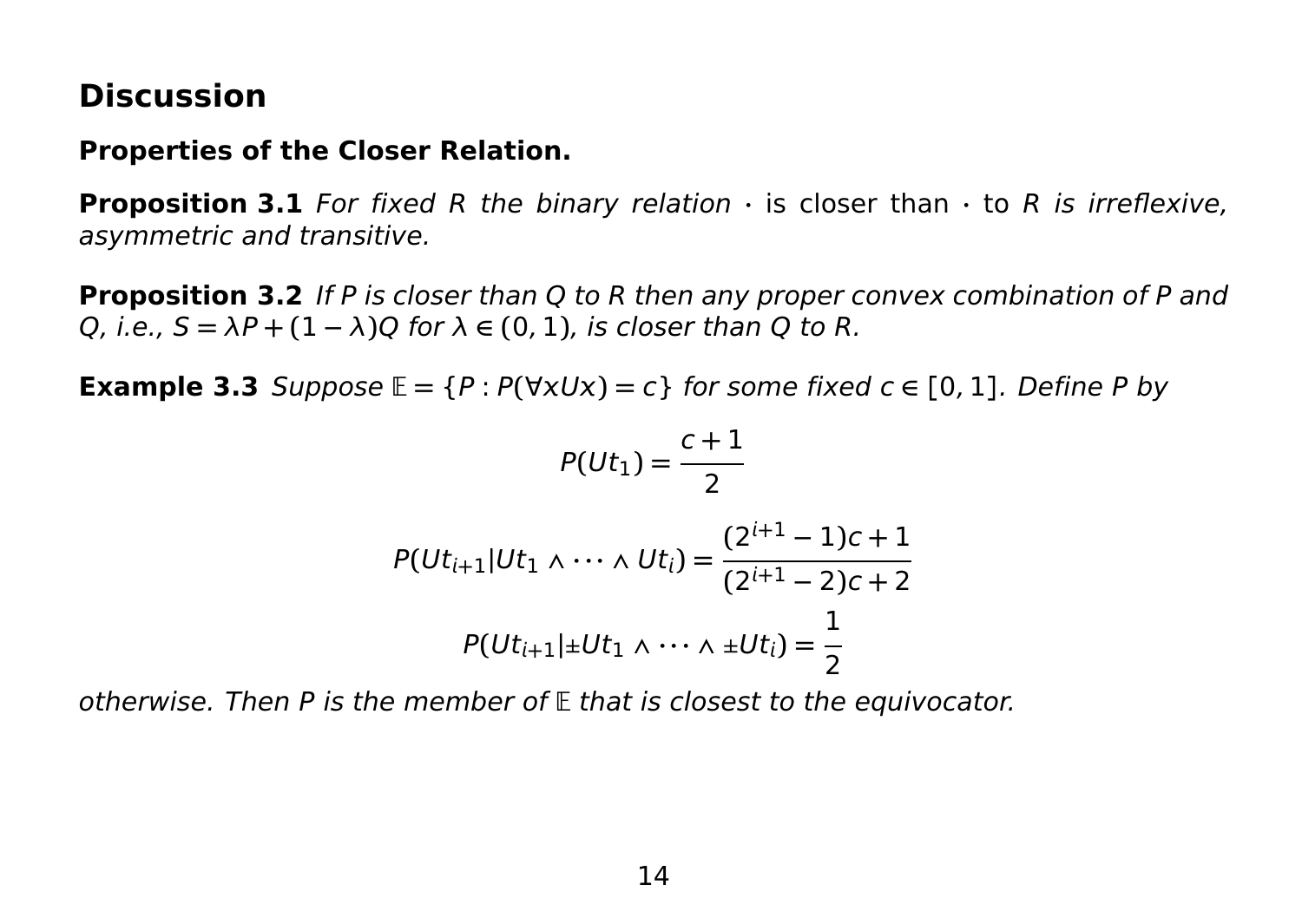#### **Definition of the ↓ Operator.**

- ↓E  $\stackrel{\text{df}}{=}$  {P  $\in$  E : P is minimal with respect to  $\prec$ } if this set is non-empty, and ↓E  $\stackrel{\text{df}}{=}$  E otherwise.
- Are there any cases in which E has no minimal elements?
	- **–** I.e., are there infinite descending chains wrt **≺**?

Define  $P_i$  by

$$
P_i(A_j|\omega_{j-1}) = \begin{cases} \frac{1}{2} & \text{: } j < i \\ 1 & \text{: } \text{ otherwise} \end{cases}
$$

for all *j* and all  $\omega_{j-1} \in \Omega_{j-1}$ .

- **►** Then we have an infinite descending chain: for all *i*,  $P_{i+1} \prec P_i$ .
- $\bullet$  But it is a normative constraint that  $E$  be closed.
	- **–** Does {P1, P2, . . .} contains its limit points?
	- **–** Depends on the notion of limit point.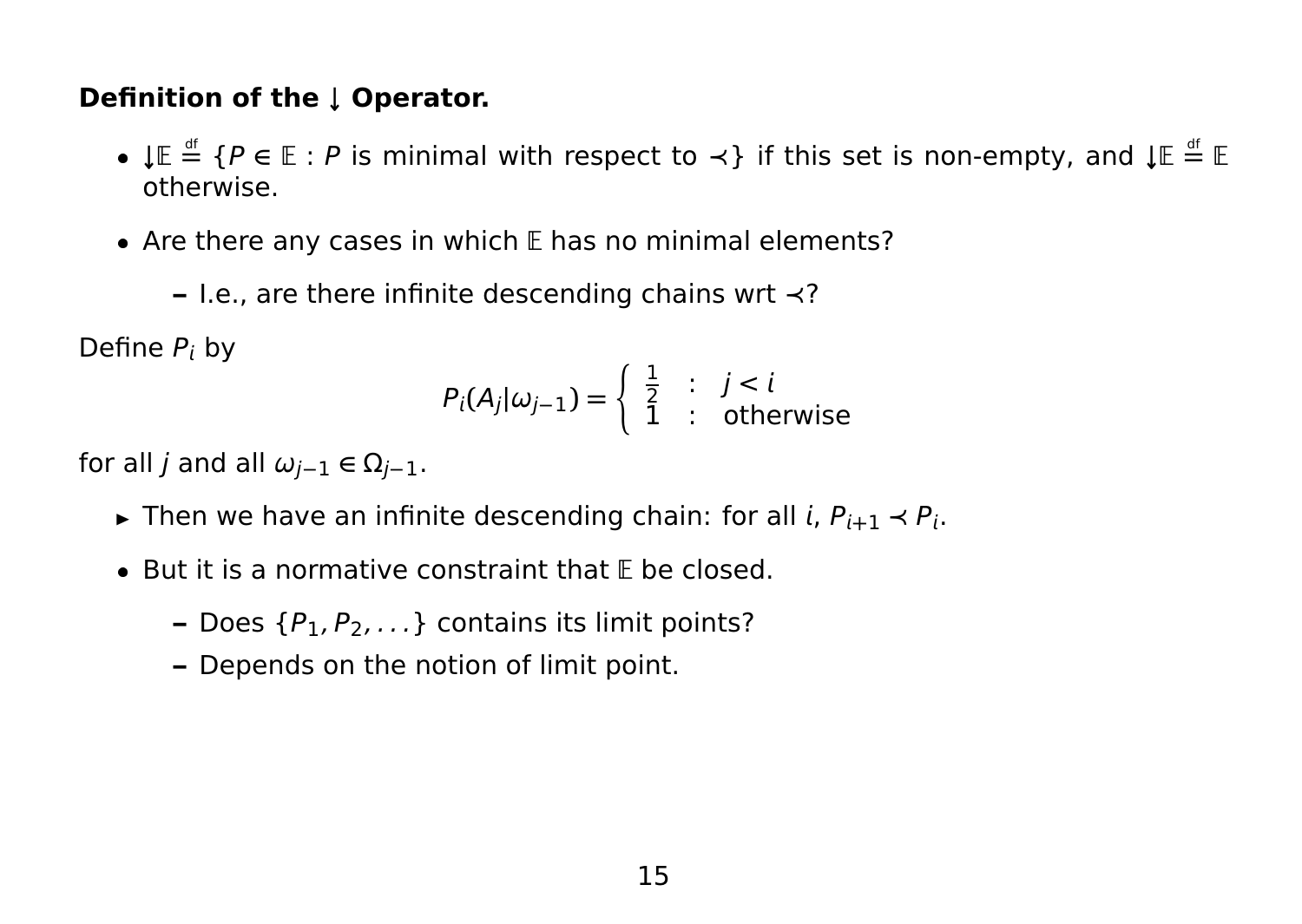**Definition 3.4 (Strong Limit Point)** Probability function P is a strong limit point of E if for all  $\epsilon > 0$  there is some  $Q \neq P$  in  $E$  such that  $d_n(Q, P) < \epsilon$  for all n.

**Definition 3.5 (Weak Limit Point)** Probability function P is a weak limit point of E if for all  $\epsilon > 0$  and for all n there is some  $Q \neq P$  in  $E$  such that  $d_n(Q, P) < \epsilon$ .

- $\bullet$  { $P_1, P_2, \ldots$ } has no strong limit points,
	- $-$  but  $P_$  is a weak limit point.
	- **É** weak limit required.
	- $\blacktriangleright$  LE = { $P_=$ }.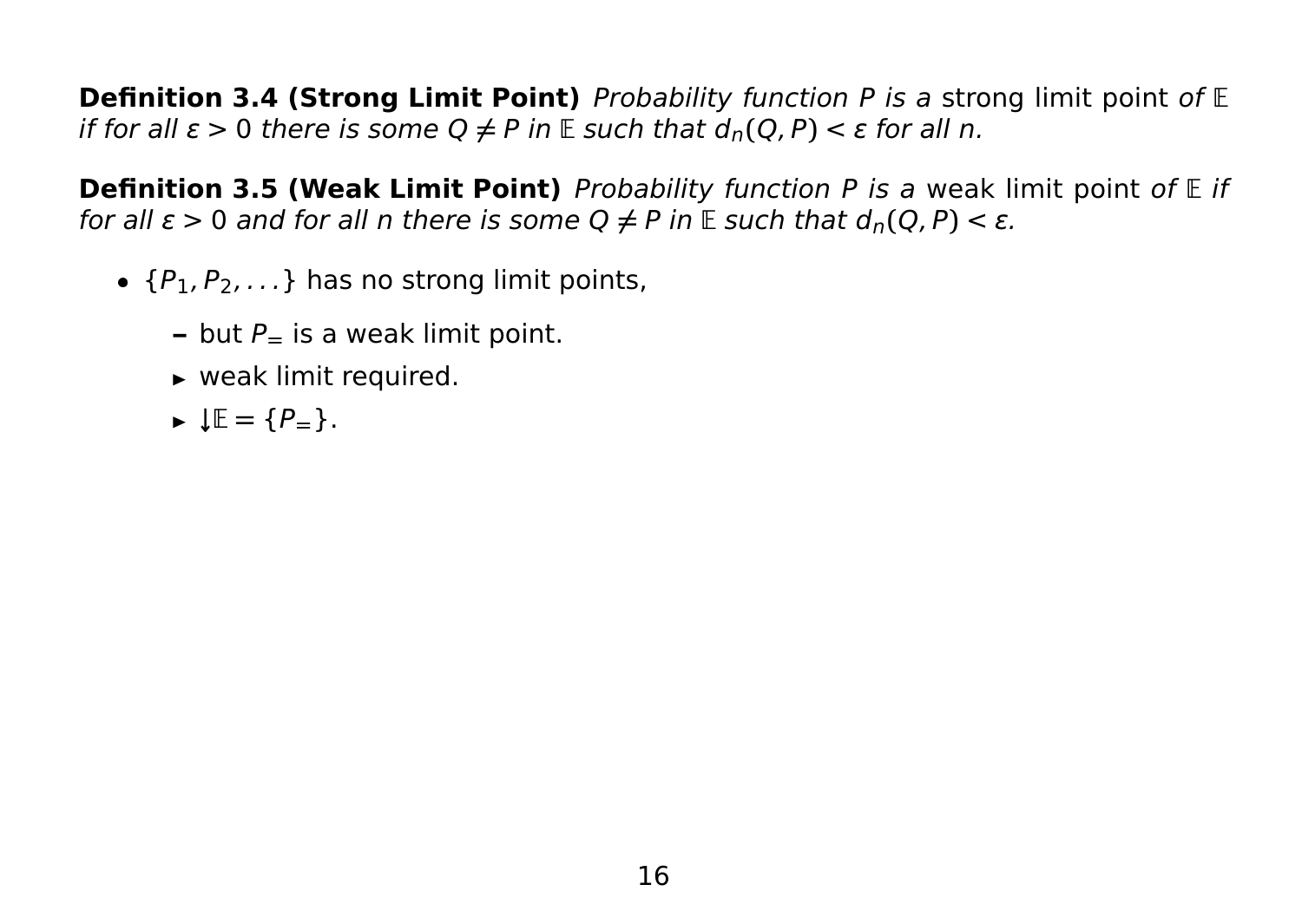- Does every infinite descending chain have a weak limit point that is closer to the equivocator than any member of the chain?
- $\bullet$  No.

Define  $Q_i$  by

$$
Q_i(A_j|\omega_{j-1}) = \begin{cases} \frac{1}{2} : & i < j \leq 2i \\ 1 : & \text{otherwise} \end{cases}
$$

for all j, ωj**−**1.

- **•** This defines an infinite descending chain: for all *i*,  $Q_{i+1} \prec Q_i$ .
- $\bullet$  The only weak limit point is Q defined by  $Q(A_j|ω_{j-1}) = 1$  for all j,  $ω_{j-1}$ .
- But Q is a maximal element of  $E: Q_i \prec Q$  for all *i*.
- ► So **E** has no minimal elements.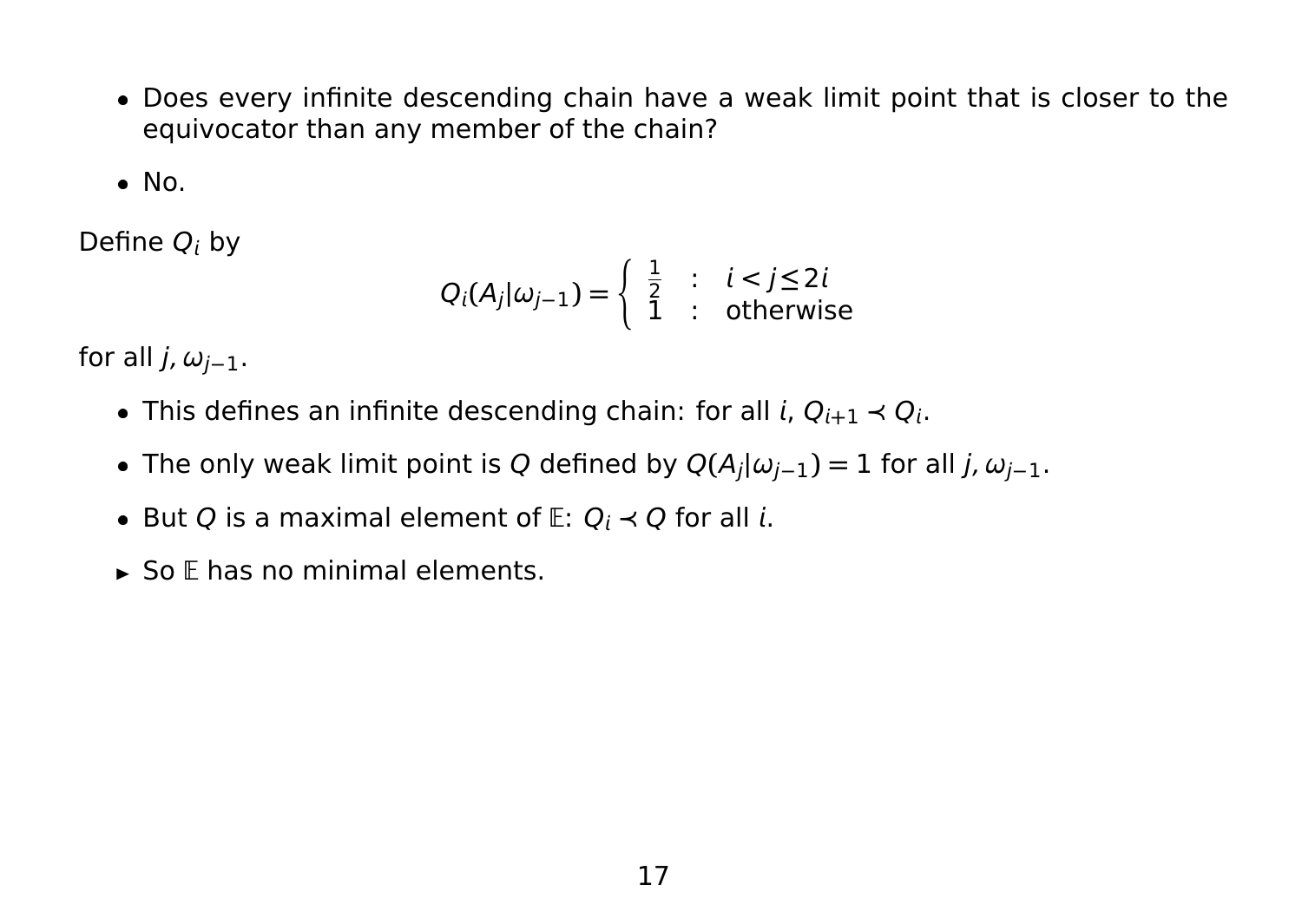- ► take  $\downarrow \mathbb{E} = \mathbb{E}$ ,
- otherwise, if **↓**E were a strict subset F of E in cases with infinite descending chains then idempotence could fail, **↓↓**E **6= ↓**E.
- **É** Equivocation becomes redundant.
- **E** same conclusions as Subjective Bayesian epistemology (Probability and Calibration).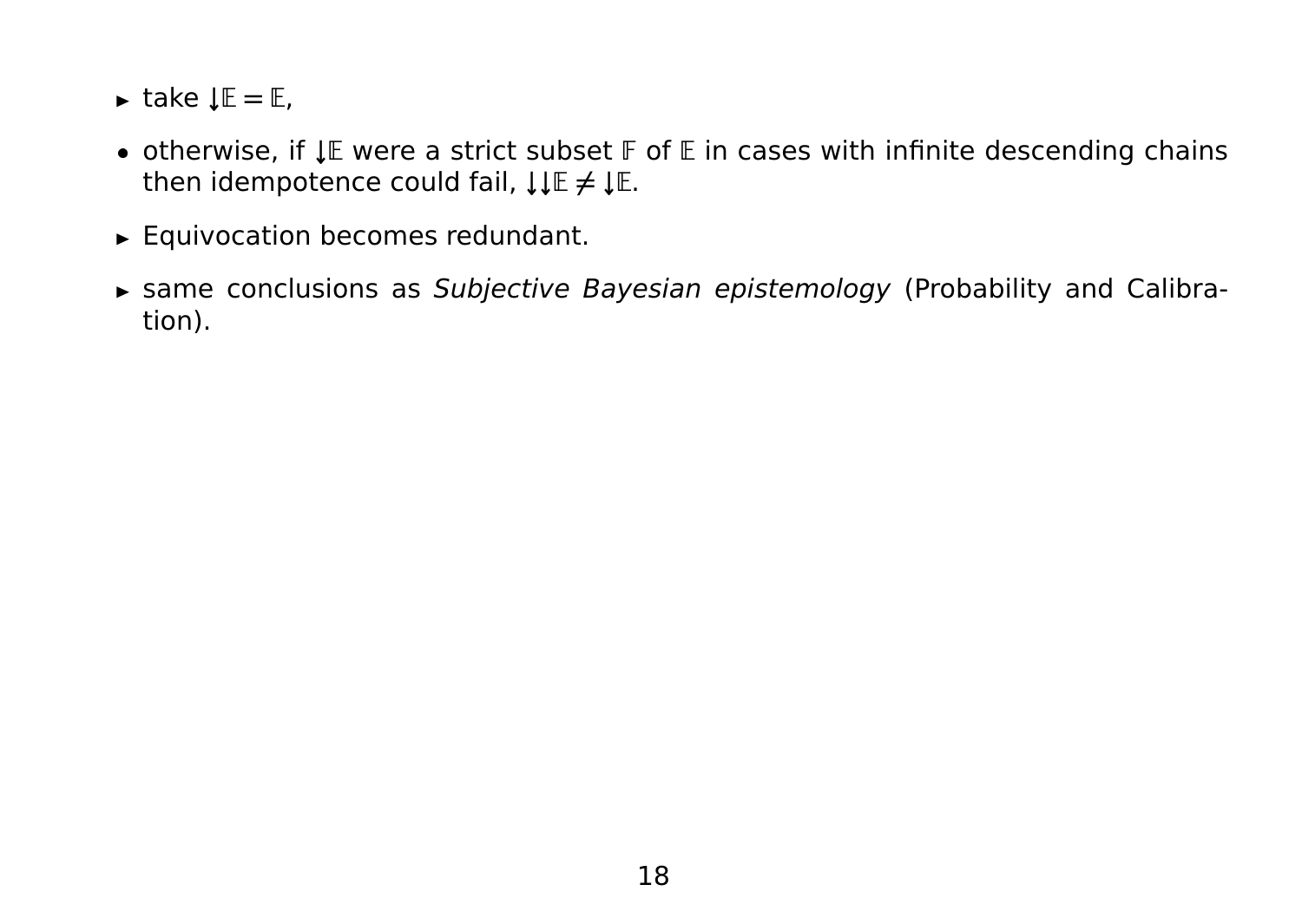#### **Equidistance.**

**Definition 3.6 (Equidistant)** P and Q are equidistant from R if neither is closer than the other to R.

**Proposition 3.7** For fixed R the binary relation equidistant is reflexive and symmetric but not transitive in general and so not an equivalence relation.

**Definition 3.8 (Stably Equidistant)** P and O are stably equidistant from R iff there is some N such that for all  $n > N$ ,  $d_n(P, R) = d_n(Q, R)$ .

**Proposition 3.9** For fixed R, stably equidistant defines an equivalence relation. If distinct P and Q are stably equidistant from R then any proper convex combination S of P and Q is closer than either P or Q to R.

**Definition 3.10 (Unstably Equidistant)** P and Q are unstably equidistant from R if they are equidistant from R but not stably equidistant from R.

<span id="page-18-0"></span>**Proposition 3.11** For fixed R, unstably equidistant is irreflexive, symmetric but not transitive in general. P and Q being unstably equidistant from R does not imply that any proper convex combination S of P and Q is closer than either P or Q to R. But a proper convex combination S of P and Q can be no further from R than P or Q. Nor can S and P (respectively S and Q) be stably equidistant from R.

- **<sup>É</sup> ↓**E is a (closed) convex set of probability functions.
- Not necessarily a singleton with a predicate language.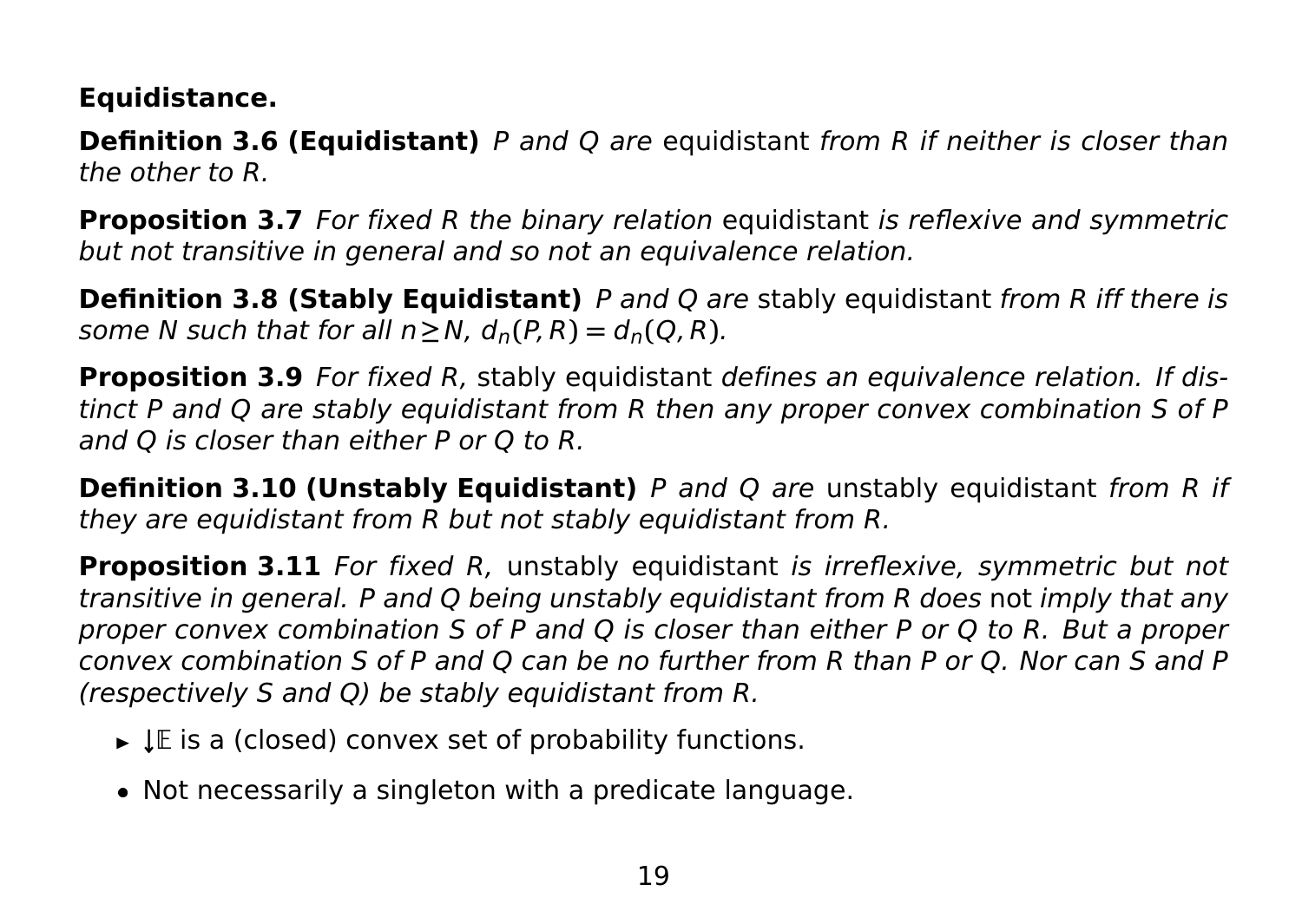## <span id="page-19-0"></span>**4 Probabilistic Logics**

**Kinds of progic.**

**Internal:**  $\mathcal{L}$  includes function symbols that are interpreted as probability functions.

**External:** probabilities are attached to the propositions of  $\mathcal{L}$ .

**Mixed:** probabilities internal and external to  $\mathcal{L}$ .

We will consider a mixed progic:

$$
\varphi_1^{X_1}, \ldots, \varphi_n^{X_n} \approx \psi^Y. \tag{1}
$$

- $\bullet$   $\varphi_1, \ldots, \varphi_n, \psi$  are propositions of  $\mathcal{L}$ ,
- $\bullet$   $X_1, \ldots, X_n$ , Y are sets of probabilities that attach to these propositions
- **|≈** is an unspecified entailment relation.
- Propositional language  $\mathcal{L}^*$  with propositional variables of the form  $\varphi^{\chi}$ .
	- **–** Language of the entailment relation **|≈**.

$$
\mu_1, \ldots, \mu_n \approx \nu \tag{2}
$$

•  $\mu_1, \ldots, \mu_n$ ,  $\nu$  are propositions of  $\mathcal{L}^*$ .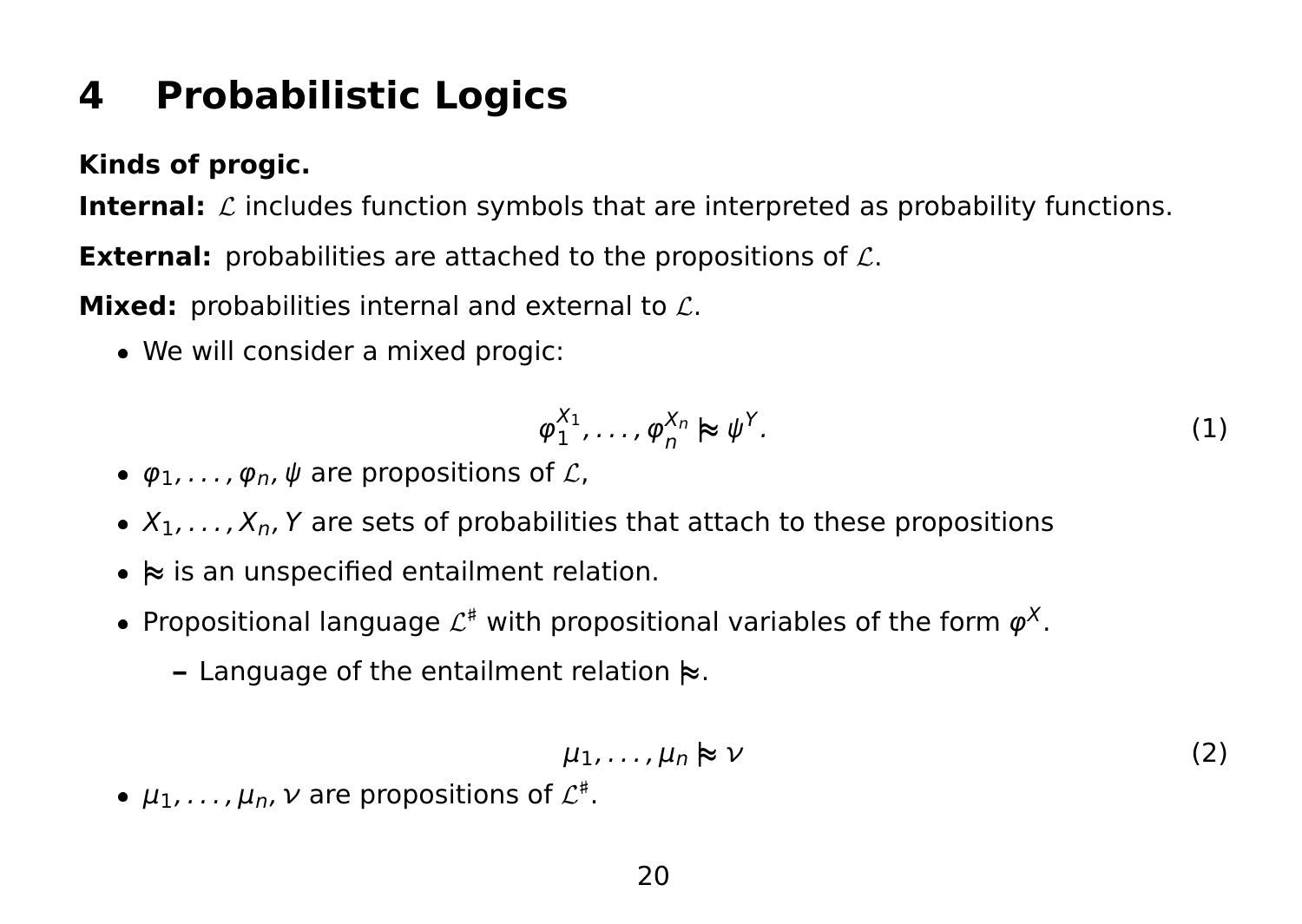#### **Inferential Question.**

$$
\varphi_1^{X_1}, \ldots, \varphi_n^{X_n} \approx \psi^?
$$
 (3)

More generally:

$$
\mu_1,\ldots,\mu_n \approx \psi^?
$$
 (4)

•  $\mu_1, \ldots, \mu_n$  are arbitrary propositions of  $\mathcal{L}^*$  and as before  $\psi$  is a proposition of  $\mathcal{L}$ .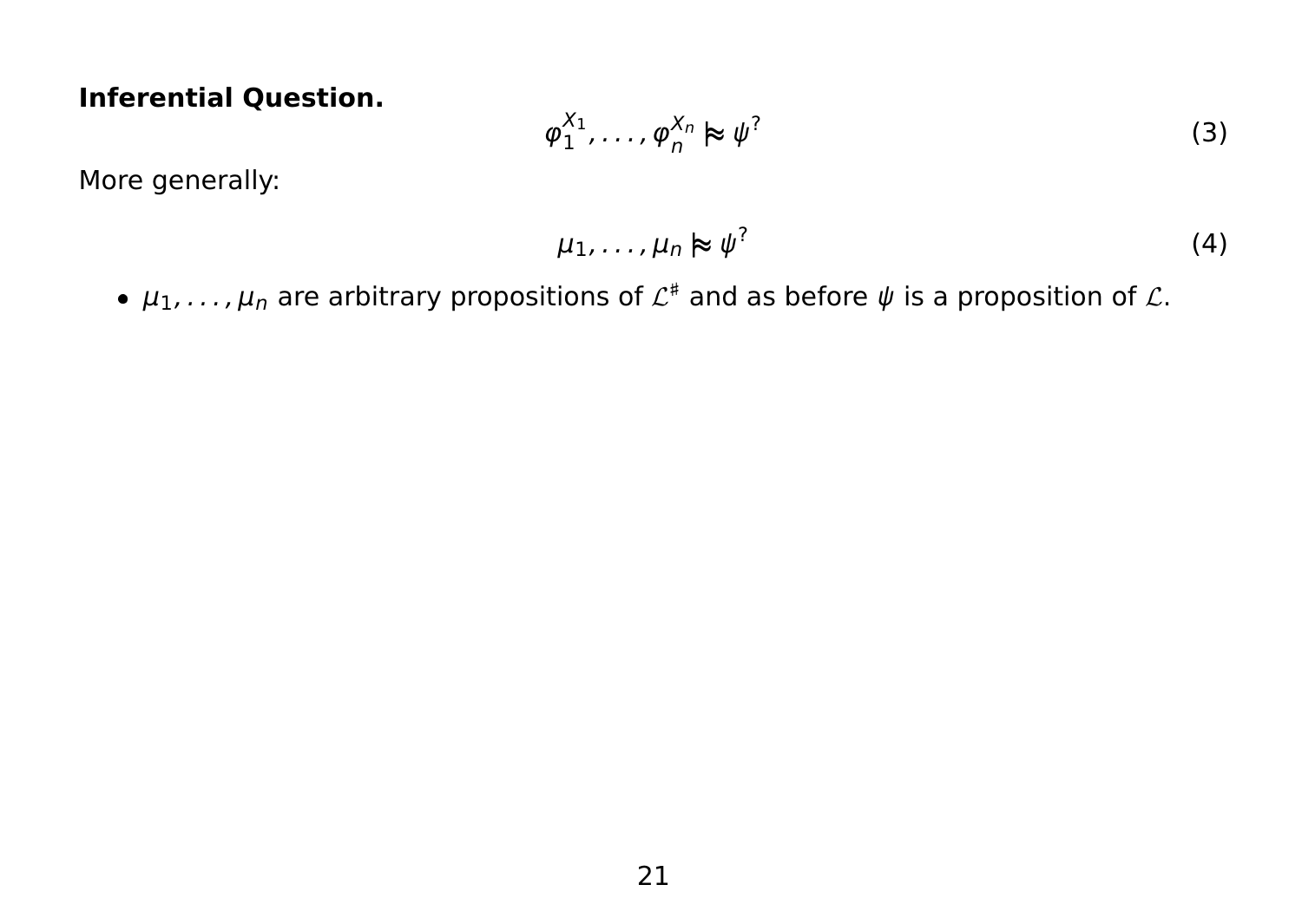# <span id="page-21-0"></span>**5 Objective Bayesian Semantics**

$$
\varphi_1^{X_1},\ldots,\varphi_n^{X_n}\succcurlyeq\psi^Y
$$

- Interpret  $\mathcal L$  as the language of an agent,
- $\bullet$  Interpret LHS as characterising her evidence  $\mathcal{E}$ :
	- **–** φ <sup>X</sup> is interpreted as P <sup>∗</sup>**(**φ**) <sup>∈</sup>** <sup>X</sup>, where <sup>P</sup> <sup>∗</sup> is empirical probability.
	- ►  $\mathbb{P}^* = \{ P \in \mathbb{P}_L : P(\varphi_1) \in X_1, \ldots, P(\varphi_n) \in X_n \}$
	- **<sup>É</sup>** E **= [**P ∗**]**.
- **•** Interpret RHS as a statement about the agent's rational degrees of belief:  $P_{\mathcal{E}}(\psi) \in Y$ .
- Interpret the relation as holding if that statement is forced to be true given the LHS:
	- $\varphi_1^{X_1}$  $\phi_1^{\chi_1}, \ldots, \phi_n^{\chi_n} \approx \psi^Y$  iff any agent with evidence characterised by LHS should have degrees of belief satisfying the RHS.
	- **–** iff {P**(**ψ**)** : P **∈ ↓**E} **⊆** Y.
- Similarly  $\mu_1, \ldots, \mu_n \approx \nu$  iff any agent with  $\mathcal E$  characterised by LHS has  $P_{\mathcal E}$  satisfying RHS.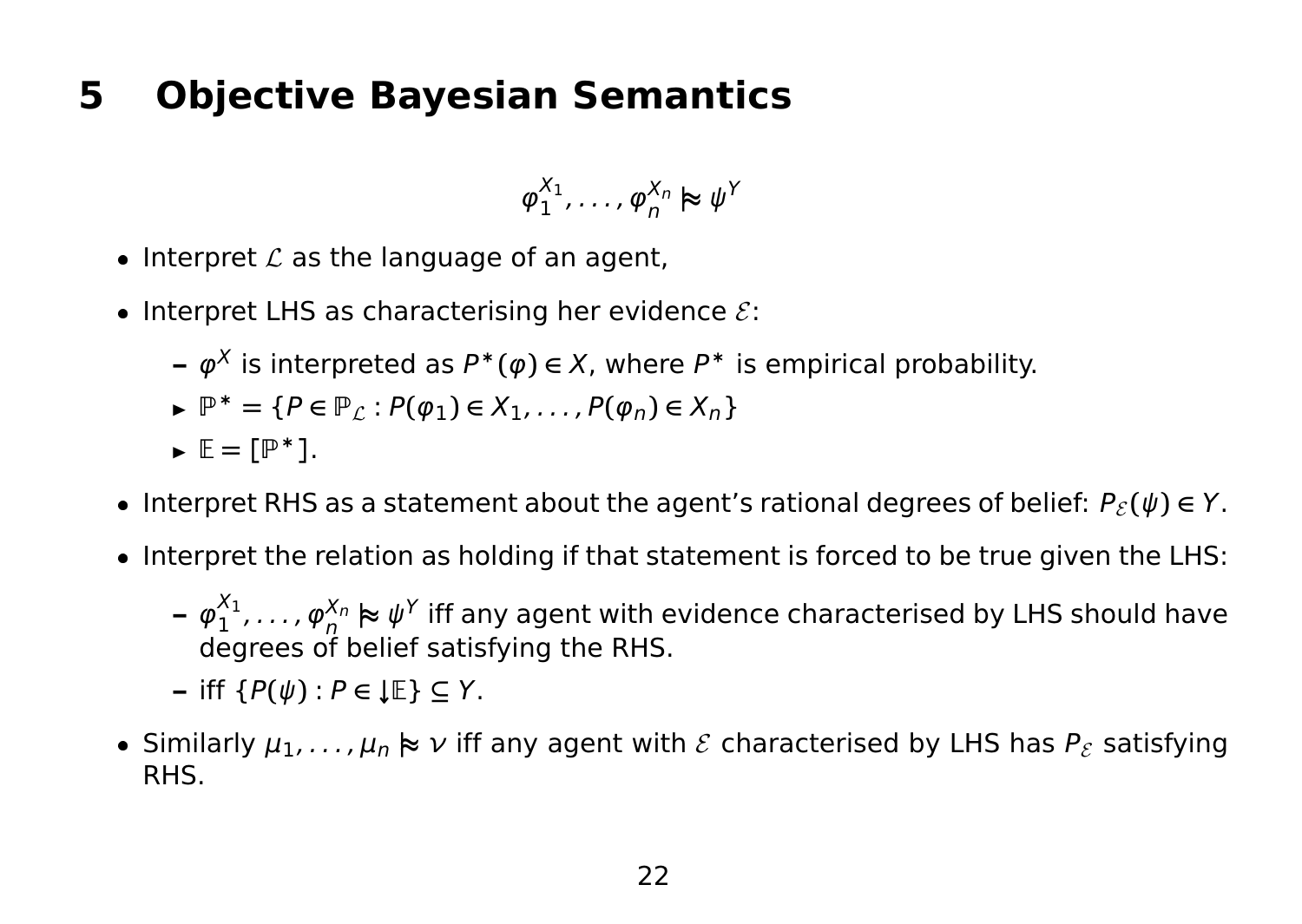#### **Fundamental Question.**  $\varphi_1^{X_1}$  $\begin{aligned} \gamma_1^{\chi_1}, \ldots, \varphi_n^{\chi_n} \models \psi^2 \end{aligned}$

- Interpreted as: to what extent should an agent with evidence of LHS believe  $\psi$ ?
	- **–** Similarly for  $\mu_1, \ldots, \mu_n \approx \psi^?$ .
- Note that this is just the question that OBE asks:
	- **–** OBE **⇐⇒** progic fundamental question.
- Answer:  $Y = \{P(\psi) : P \in \downarrow \mathbb{E}\}.$ 
	- **–** Special case: LHS regular iff P <sup>∗</sup> is closed, convex and non-empty.
		- $*$  e.g., if mutually consistent, quantifier-free, with closed convex sets of probabilities.
	- ►  $Y = \{P_{\mathcal{E}}(\psi) : P_{\mathcal{E}} \in \downarrow \mathbb{P}^* \}.$

**Example 5.1**  $\forall xUx^{3/5} \approx Ut_1^2$ . The premiss is regular, so  $E = [P^*] = P^* = \{P : P(\forall xUx) = ... \}$  $3/5$ }. There is one function P in  $E$  that is closest to the equivocator, as described in Example [3.3.](#page-13-0) This function gives  $P(Ut_i) = 4/5$  for each constant  $t_i$ . Hence the answer to the question is 4/5.

• In the remainder of the paper we shall ignore infinite descending chains.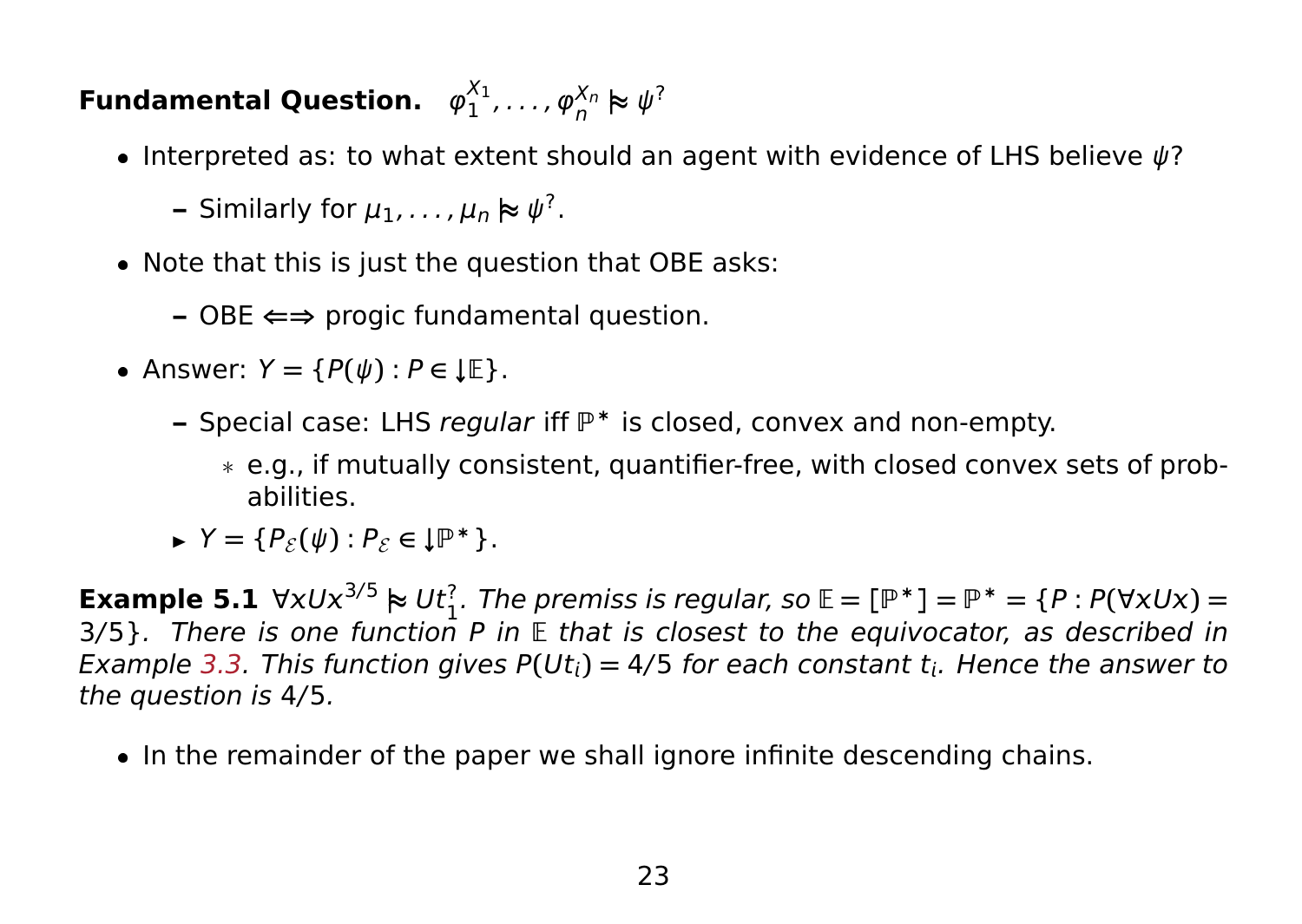### **Discussion**

 **|≈** is a genuine semantic entailment relation: there are notions of model and satisfies such that  $\mu_1, \ldots, \mu_n$  entails  $\nu$  if and only if every model of  $\mu_1, \ldots, \mu_n$  satisfies ν.

**Satisfies:** For proposition  $\mu$  of  $\mathcal{L}^*$  let  $\mathbb{P}(\mu) \stackrel{\text{df}}{=} \{P \in \mathbb{P}_{\mathcal{L}} : \mu \text{ holds}\}.$ 

**Models:**  $\mathbb{M}(\mu) \stackrel{\text{df}}{=} \downarrow [\mathbb{P}(\mu)].$ 

- **E** Under OBE semantics  $μ_1, ..., μ_n$   $\approx$  ν iff every model of the left-hand side satisfies the right-hand side,
	- $\vdash$  i.e., iff  $\mathbb{M}(\mu_1, \ldots, \mu_n) \subseteq \mathbb{P}(\nu)$ .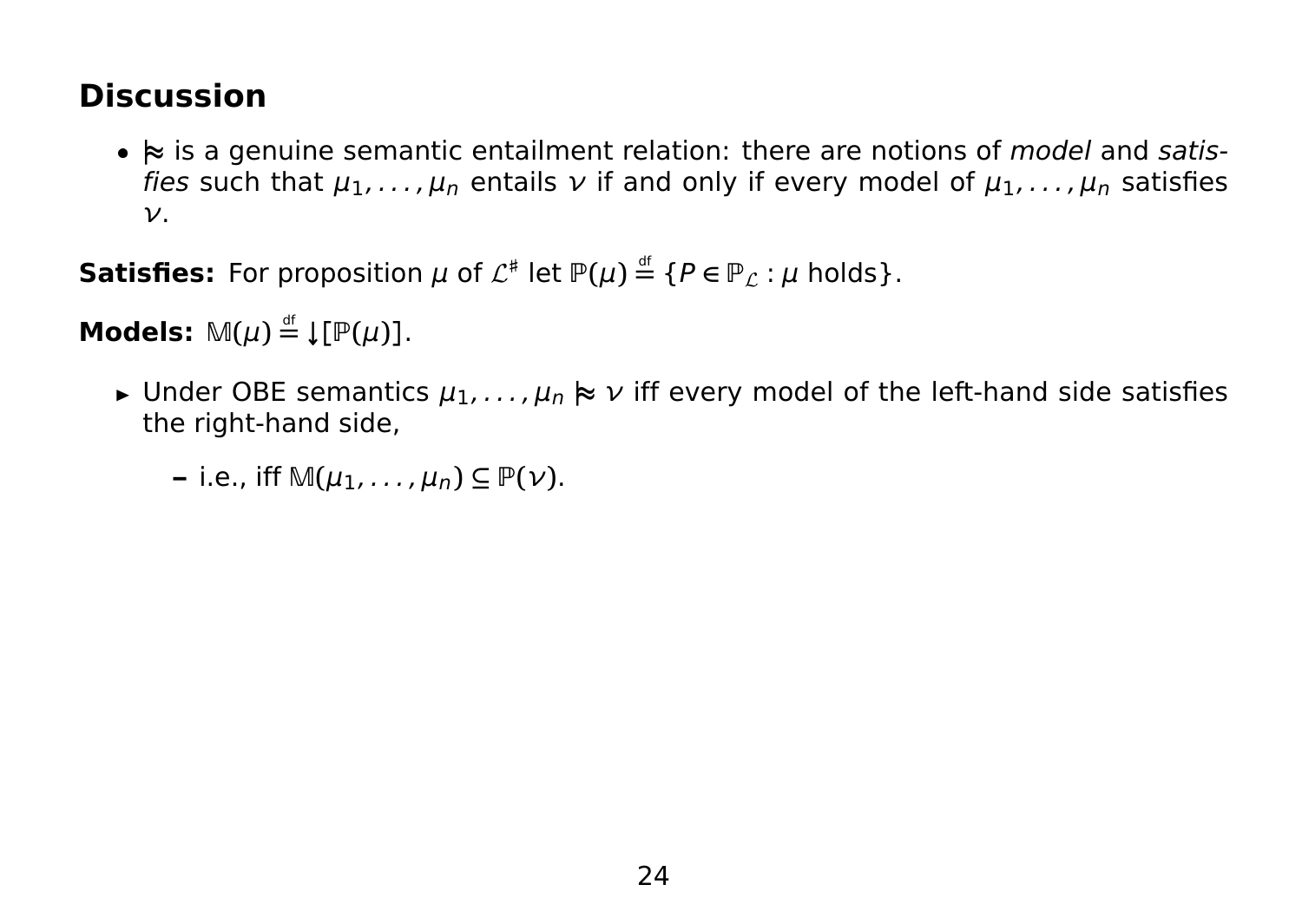**Definition 5.2 (Decomposable)** Let **|≈** be an arbitrary entailment relation and let M**(**μ**)** be the corresponding notion of a set of models of μ. **|≈** is called decomposable iff for all propositions  $\mu_1, \ldots, \mu_n$  of the domain of the entailment relation,  $\mathbb{M}(\mu_1, \ldots, \mu_n)$  =  $M(\mu_1) \cap \cdots \cap M(\mu_n)$ .

**Definition 5.3 (Monotonic)** An entailment relation  $\approx$  is monotonic iff for all propositions ν, μ1, . . . , μm, . . . , μ<sup>n</sup> of the domain of **|≈** (where m < n), we have that μ1, . . . , μ<sup>m</sup> **|≈** ν implies μ1, . . . , μm, . . . , μ<sup>n</sup> **|≈** ν.

**Proposition 5.4** A decomposable entailment relation is monotonic.

entailment under the objective Bayesian semantics is nonmonotonic:

$$
- A_1^{[0,1]} \approx A_1^{\{0.5\}} \text{ but it is not the case that } A_1^{[0,1]}, A_1^{\{1\}} \approx A_1^{\{0.5\}}.
$$

**É** Hence objective Bayesian entailment is not decomposable.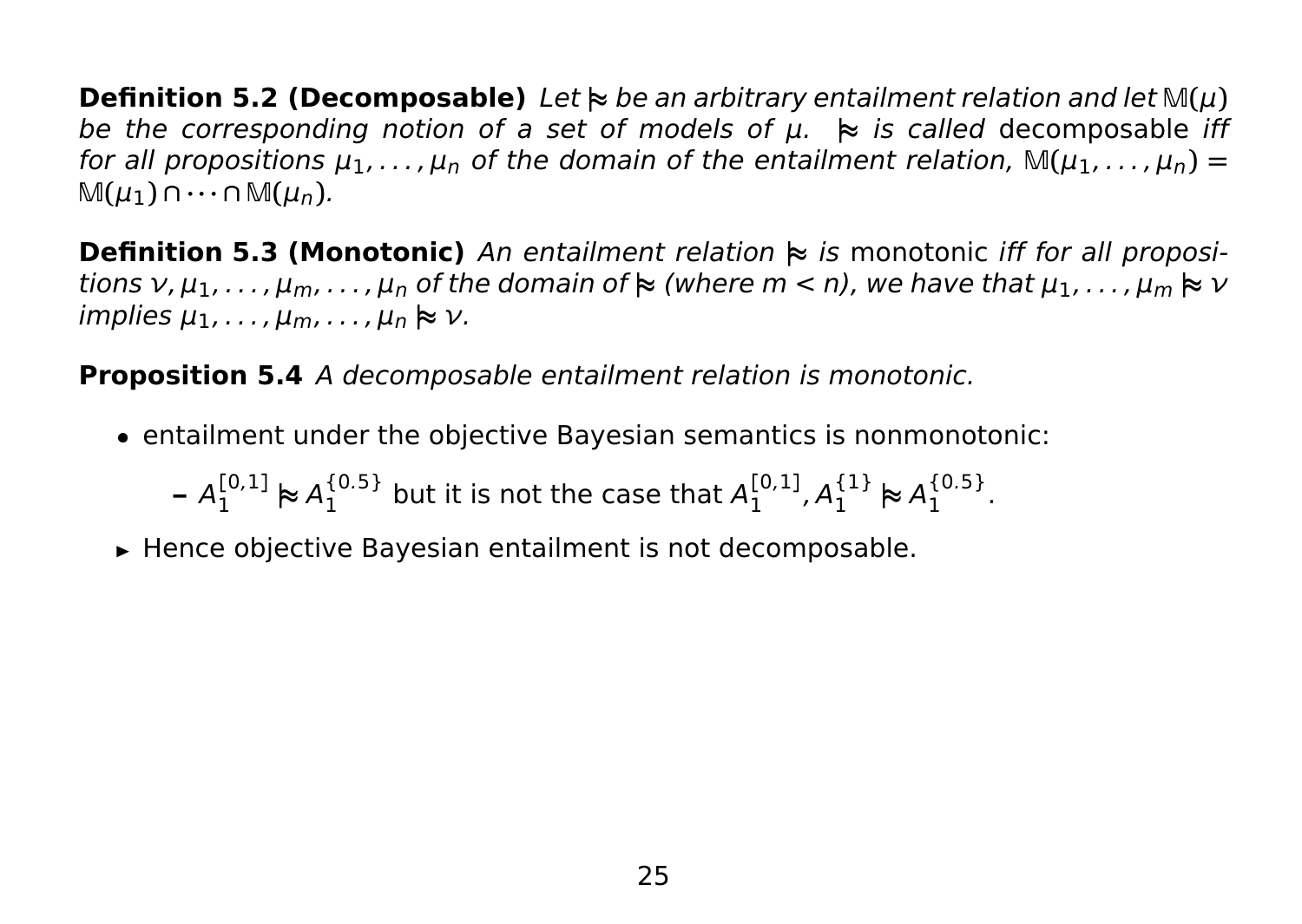#### **System** P **Properties.**

- A probability function P on L can be construed as a valuation on  $\mathcal{L}^*$ :
	- $\textsf{P}\textsf{A}$  assigns the value True to proposition  $\mu$  of  $\mathcal{L}^\sharp$  if  $P\in \mathbb{P}(\mu)$ , i.e., if  $P$  satisfies  $\mu.$
- **•** Define a decomposable entailment relation  $\models$  by  $\mathbb{M}_{\models}(\mu) = \mathbb{P}(\mu)$  for proposition  $\mu$  of  $\mathcal{L}^{\text{\tt\#}}.$ 
	- **–** In particular, if  $\mu$  is of the form  $\varphi^X$ , then  $P \in \mathbb{M}_{\models}(\mu)$  iff  $P(\varphi) \in X$ .
- **(**PL, **≺**, **|=)** is a preferential model:
	- $\mathbb{P}_{\mathcal{L}}$  is a set of valuations on  $\mathcal{L}^{\sharp},$
	- **−**  $\prec$  is an irreflexive, transitive relation over  $P_c$ ,
	- **– |=** is a decomposable entailment relation.
- Moreover, this preferential model is smooth:
	- **−** if  $P \in M<sub>⊫</sub>(\mu)$  then either P is minimal with respect to  $\prec$  in  $\mathbb{P}(\mu)$  or there is a  $Q \prec P$  in  $P(\mu)$  that is minimal.
- **<sup>É</sup>** Hence this model determines a preferential consequence relation **|∼**:
	- **–** μ **|∼** ν iff P satisfies ν for every P **∈** P<sup>L</sup> that is minimal among those probability functions that satisfy  $\mu$ .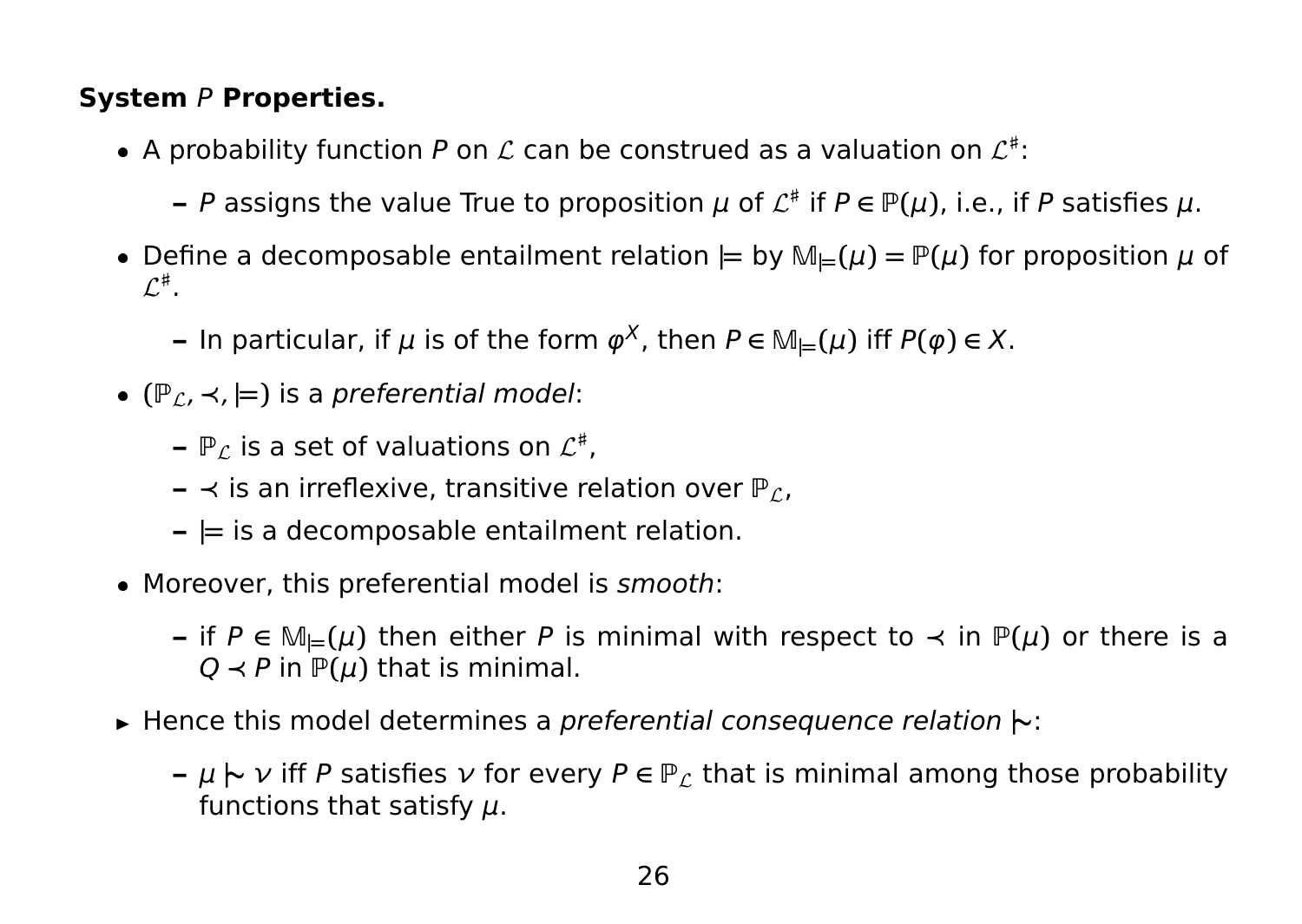- **<sup>É</sup>** Wherever {μ, ν} is regular, **|∼** will agree with **|≈**.
- **E** Consequently on regular propositions  $\approx$  will satisfy the properties of preferential consequence relations, often called system-P properties—see, e.g., [Kraus et al.](#page-41-7) [\(1990\)](#page-41-7):

**Proposition 5.5 (Properties of Entailment)** Let **|=** denote entailment in classical logic and let **≡** denote classical logical equivalence. Whenever {μ, ν, ξ} is regular,

**Right Weakening:** if  $\mu \approx \nu$  and  $\nu \models \xi$  then  $\mu \approx \xi$ .

**Left Classical Equivalence:** if  $\mu \approx \nu$  and  $\mu \equiv \xi$  then  $\xi \approx \nu$ .

**Cautious Monotony:** if μ **|≈** ν and μ **|≈** ξ then μ ∧ ξ **|≈** ν.

**Premiss Disjunction:** if μ **|≈** ν and ξ **|≈** ν then μ ∨ ξ **|≈** ν.

**Conclusion Conjunction:** if μ **|≈** ν and μ **|≈** ξ then μ **|≈** ν ∧ ξ.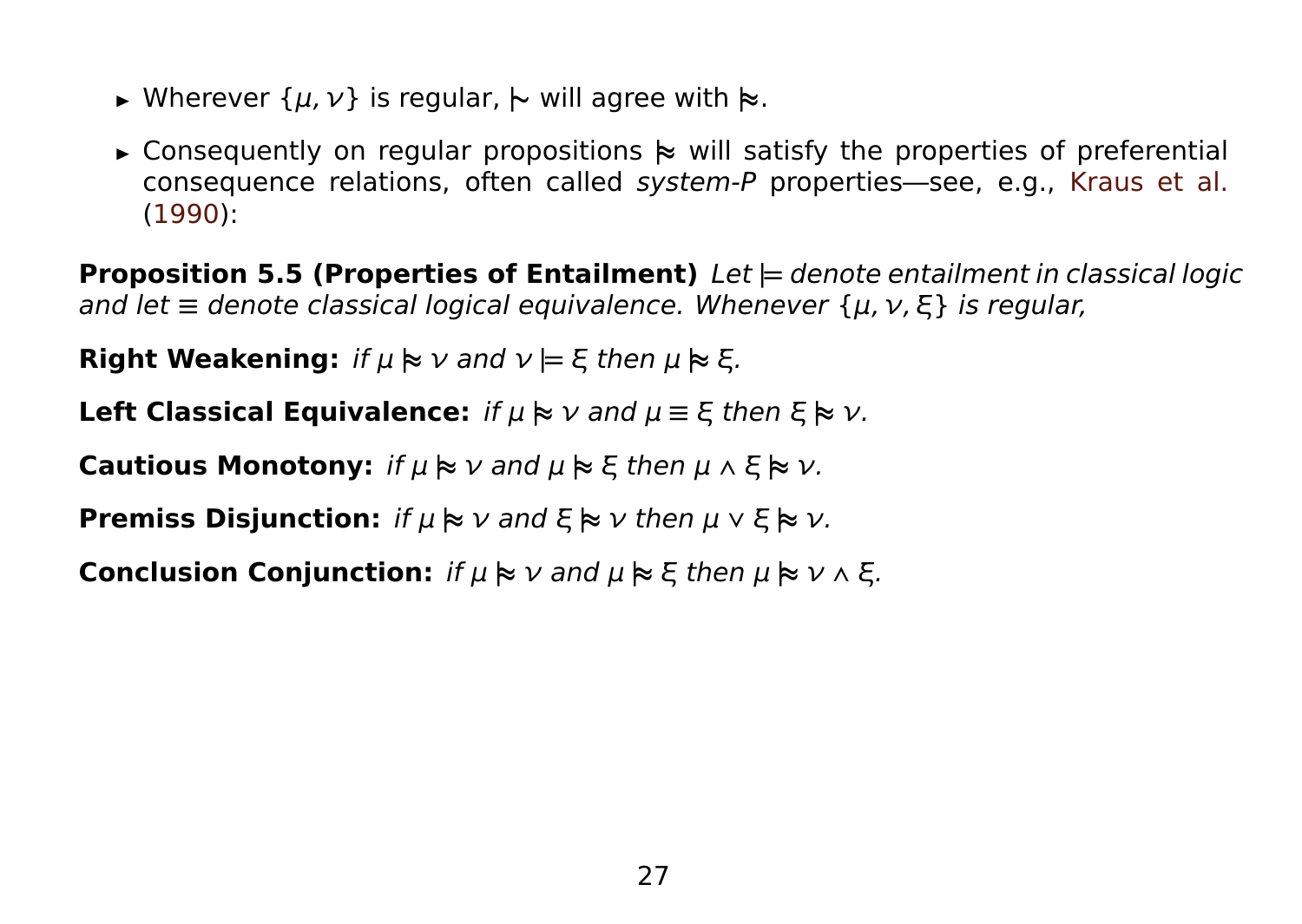# <span id="page-27-0"></span>**6 Objective Bayesian Nets**

We need some tools to answer questions of the fundamental form. **Bayesian nets**

A Bayesian net is a potentially efficient representation of a probability function P.

**DAG:** On  $A_1, \ldots, A_{r_n}$  propositional variables / atomic propositions of a finite propositional / finite predicate language  $\mathcal{L}_n$ .

Local Distributions:  $P(A_i|Par_i)$ .

Markov Condition: Each A<sub>i</sub> is probabilistically independent of its non-descendants in the graph, conditional on its parents, written  $A_i \perp N D_i$  | Par<sub>i</sub>.

$$
P(\omega_n) = \prod_{i=1}^{r_n} P(A_i^{\omega_n} | Par_i^{\omega_n})
$$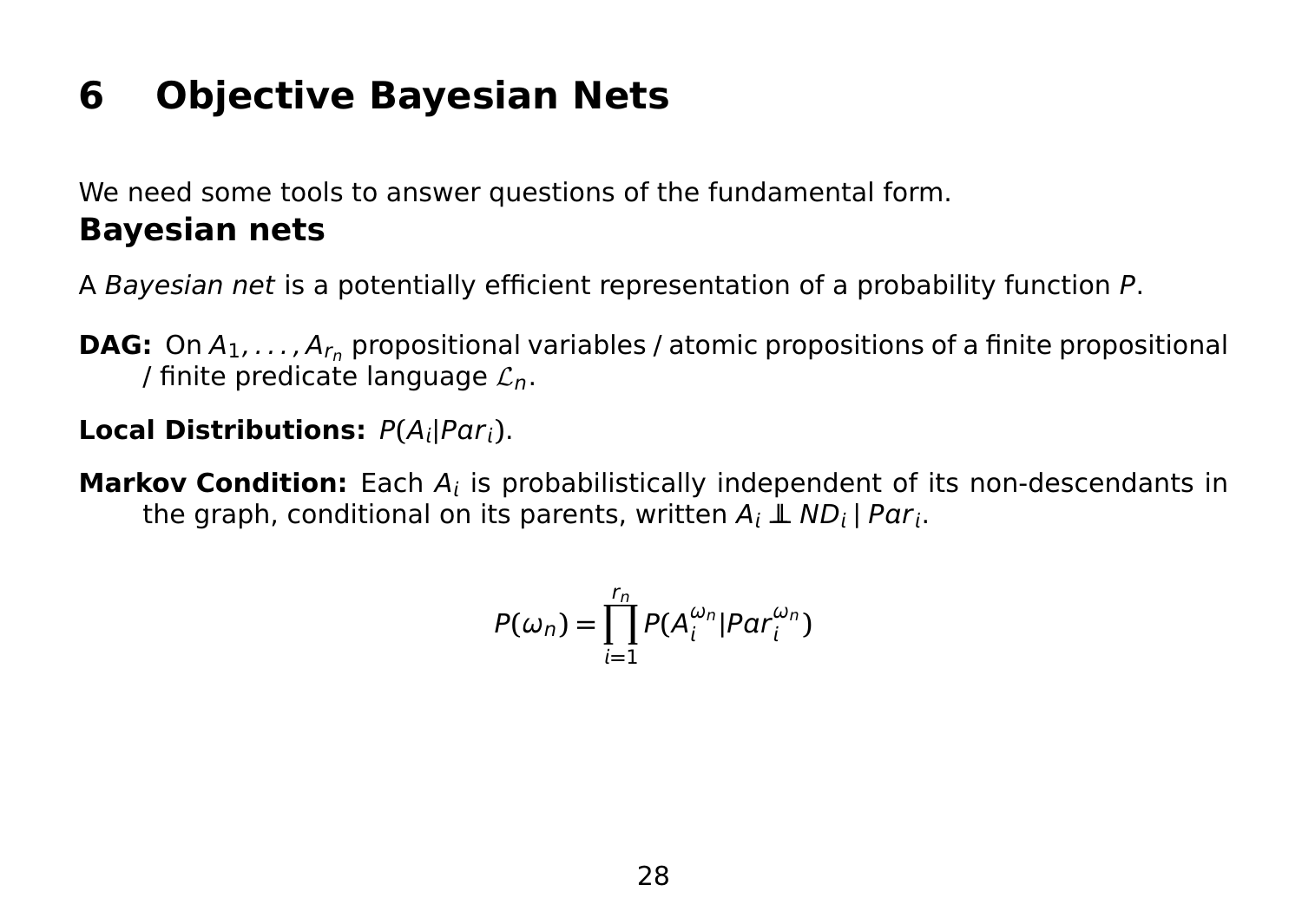### **Obnets**

An objective Bayesian net is a Bayesian net representation of the rational belief function  $P_{\mathcal{E}}$  on  $\mathcal{L}_n$ .

#### **Construction.**

- 1. determine independencies that must be satisfied by  $P_{\epsilon}$ ,
- 2. represent these independencies by a directed acyclic graph that satisfies the Markov Condition,
- 3. determine the conditional distributions  $P_{\mathcal{E}}(A_i|Par_i)$ .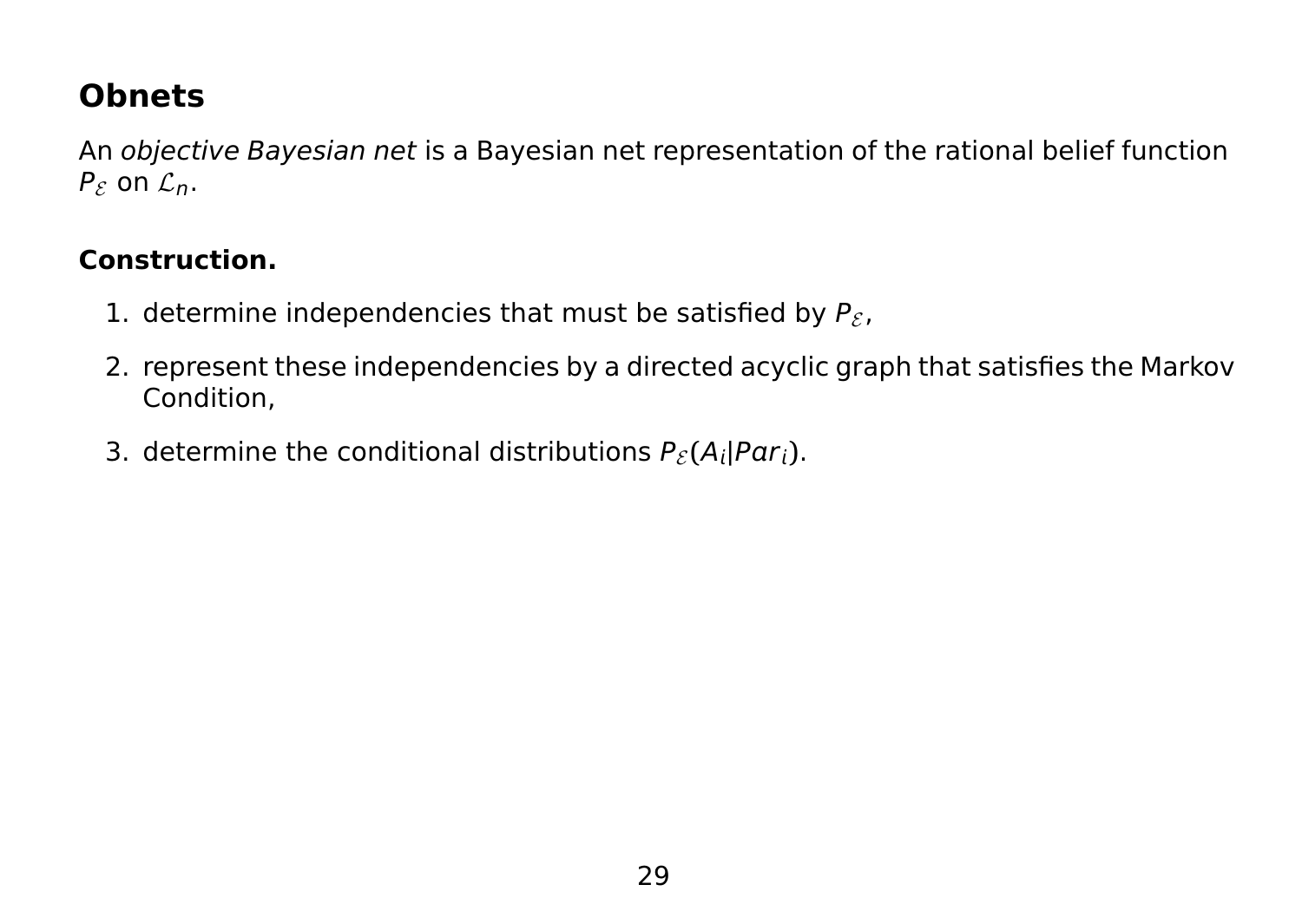**Step 1.** Determine independencies that must be satisfied by  $P_{\epsilon}$ .

**Constraint graph:** Take  $A_1, \ldots, A_r$  as nodes and link two nodes with an edge if they occur in the same constraint in  $\mathcal{E}$ .

- If  $\mathcal{L}_n$  is a predicate language and constraints involve quantifiers,
	- $\vdash$  first substitute each occurrence of  $\forall x \theta(x)$  by  $\bigwedge_t \theta(t)$ ,
	- $\sim$  substitute each occurrence of  $\exists x \theta(x)$  by  $\bigvee_t \theta(t).$

<span id="page-29-0"></span>**Proposition 6.1** For all  $P_{\mathcal{E}} \in \{\mathbb{E},\}$  separation in the constraint graph implies conditional independence in P<sub>ε</sub>: for X, Y, Z  $\subseteq$  {A<sub>1</sub>, ..., A<sub>n</sub>}, if Z separates X from Y in the constraint graph then  $X \perp Y \mid Z$  for  $P_{\mathcal{E}}$ .

 E.g., E: P <sup>∗</sup>**(**A<sup>1</sup> ∧ ¬A2**) <sup>∈</sup> [**0.8, <sup>0</sup>.9**]**, P∗**((**¬A<sup>4</sup> <sup>∨</sup> <sup>A</sup>3**) <sup>→</sup>** <sup>A</sup>2**) =** <sup>0</sup>.2, P∗**(**A<sup>5</sup> <sup>∨</sup> <sup>A</sup>3**) <sup>∈</sup>**  $[0.3, 0.6]$ ,  $P^*(A_4) = 0.7$ .

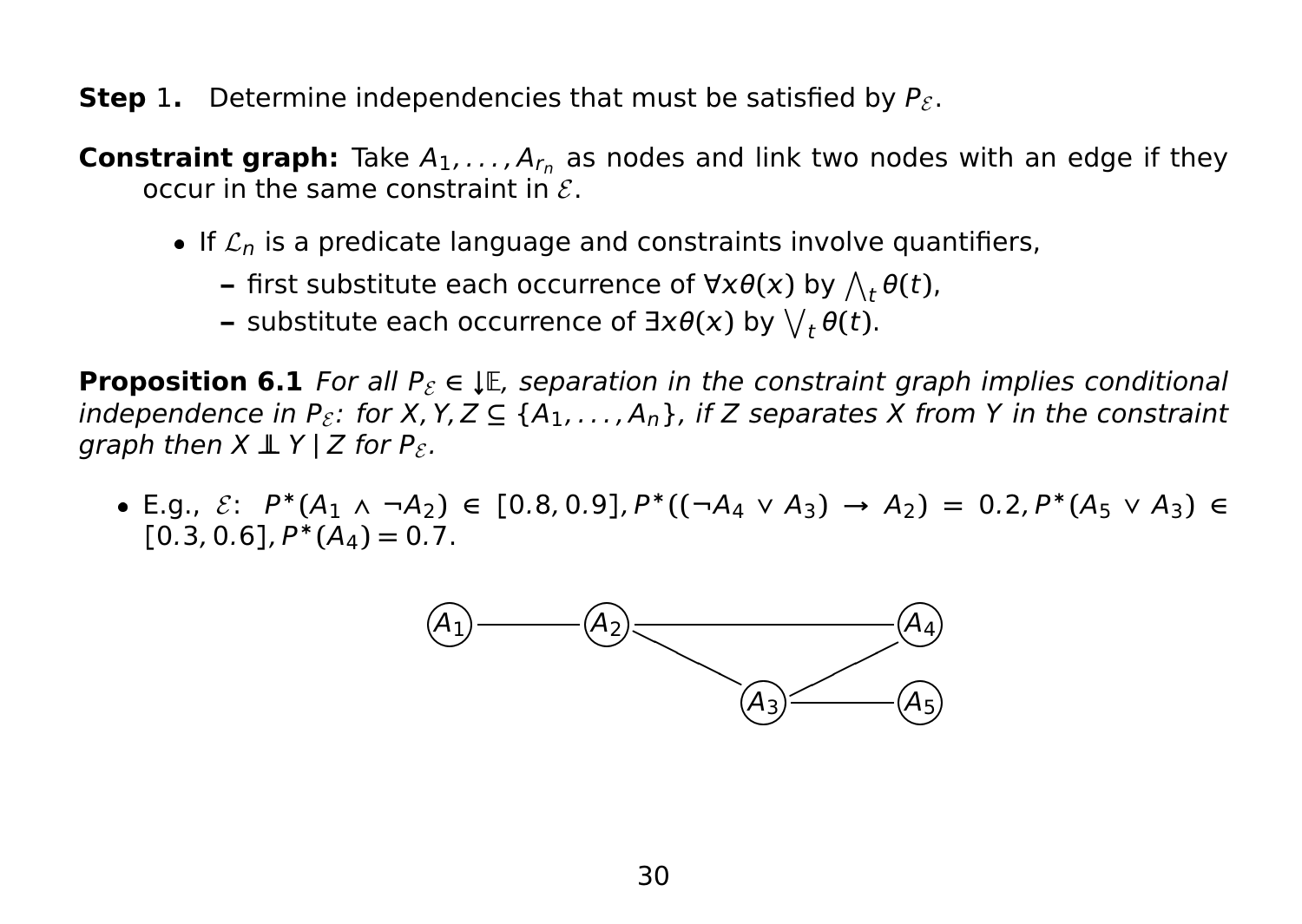**Step** 2**.** Represent these independencies by a directed acyclic graph.

#### **Algorithm 6.2**

**Input:** An undirected graph G.

- Triangulate  $\mathcal G$  to give  $\mathcal G^{\mathcal T}.$
- Reorder the variables according to maximum cardinality search.
- Let  $D_1, \ldots, D_l$  be the cliques of  $\mathcal{G}^{\mathcal{T}}$ , ordered according to highest labelled vertex.
- Let  $E_j = D_j \cap (\bigcup_{i=1}^{j-1}$  $\sum_{i=1}^{j-1} D_i$  and  $F_j = D_j \backslash E_j$ , for  $j = 1, ..., l$ .
- Construct a directed acyclic graph  $H$  by taking propositional variables as nodes, and
	- **–** Add an arrow from each vertex in  $E_i$  to each vertex in  $F_i$ , for  $j = 1, \ldots, l$ .
	- **–** Add further arrows, from lower numbered variables to higher numbered variables, to ensure that there is an arrow between each pair of vertices in  $D_i$ ,  $j = 1, \ldots, l$ ,.

**Output:** A directed acyclic graph  $H$ .

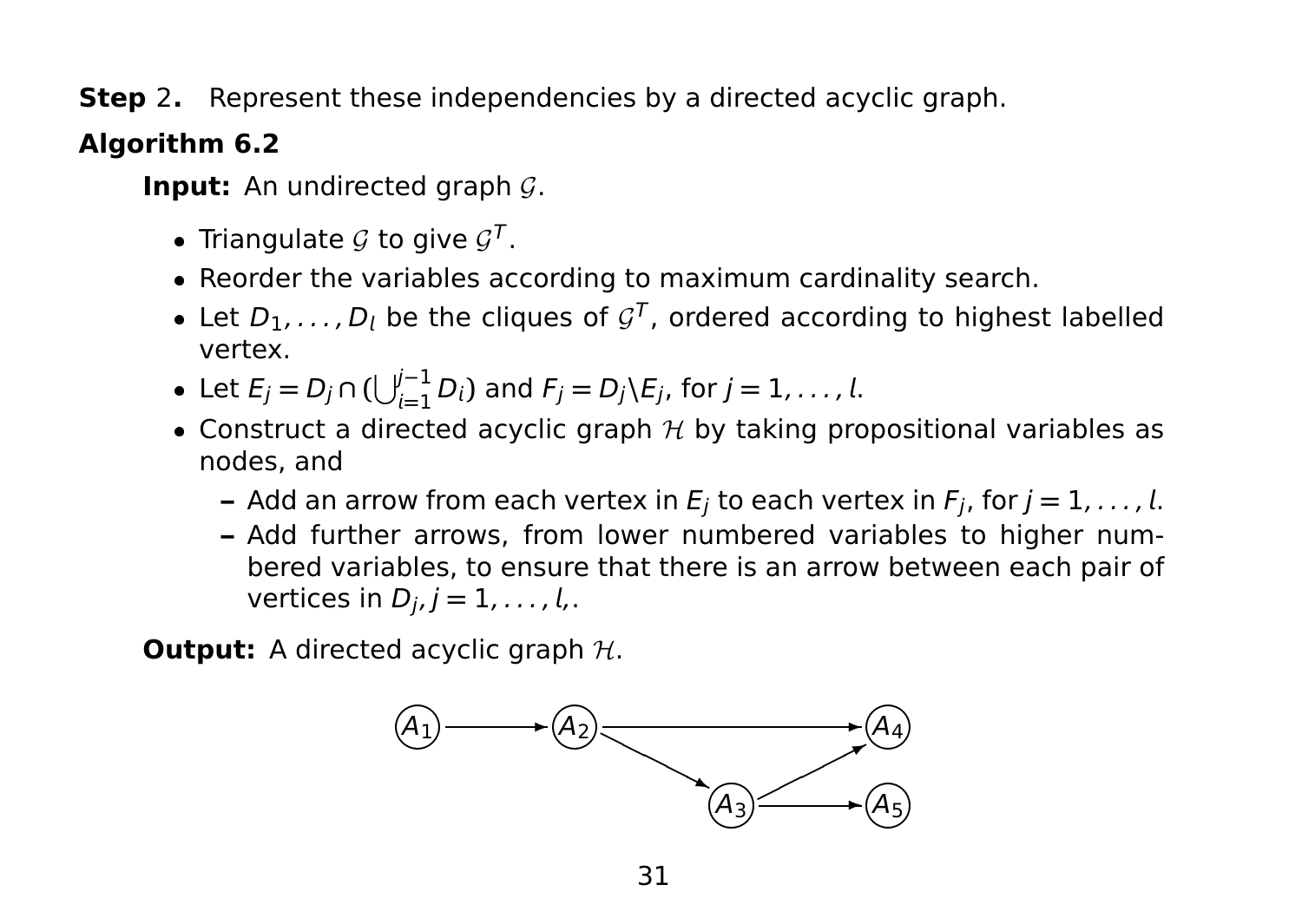**Step** 3. Determine the conditional distributions  $P(A_i|Par_i)$ . Use any of a variety of techniques, e.g.,

- numerical methods
- Lagrange multiplier methods.

$$
H(P) = -\sum_{i=1}^{r_n} \sum_{\omega_i} \left( \prod_{A_j \in \text{anc}_i} P(A_j^{\omega_i} | \text{Par}_j^{\omega_i}) \right) \log P(A_i^{\omega_i} | \text{Par}_i^{\omega_i}),
$$

 $\blacktriangleright$  Finite language  $\mathcal{L}_n$ : unique entropy maximiser.

#### **Infinite Languages.**

- P determined by its values on the  $\mathcal{L}_n$  for  $n = 1, 2, \ldots$ .
- $\triangleright$  Determined by the sequence of Bayesian nets representing P over the  $\mathcal{L}_n$ .
- Arrange that each net contains its predecessor in the sequence as a strict subnet.
- **E** Define an *infinitary* Bayesian net to be the Bayesian net on the infinite domain  $A_1, A_2, \ldots$  that has each member of the sequence of (finite) Bayesian nets as a subnet.
- $\blacktriangleright$   $P_{\epsilon} \in \mathcal{F}$  may be represented by an infinitary obnet.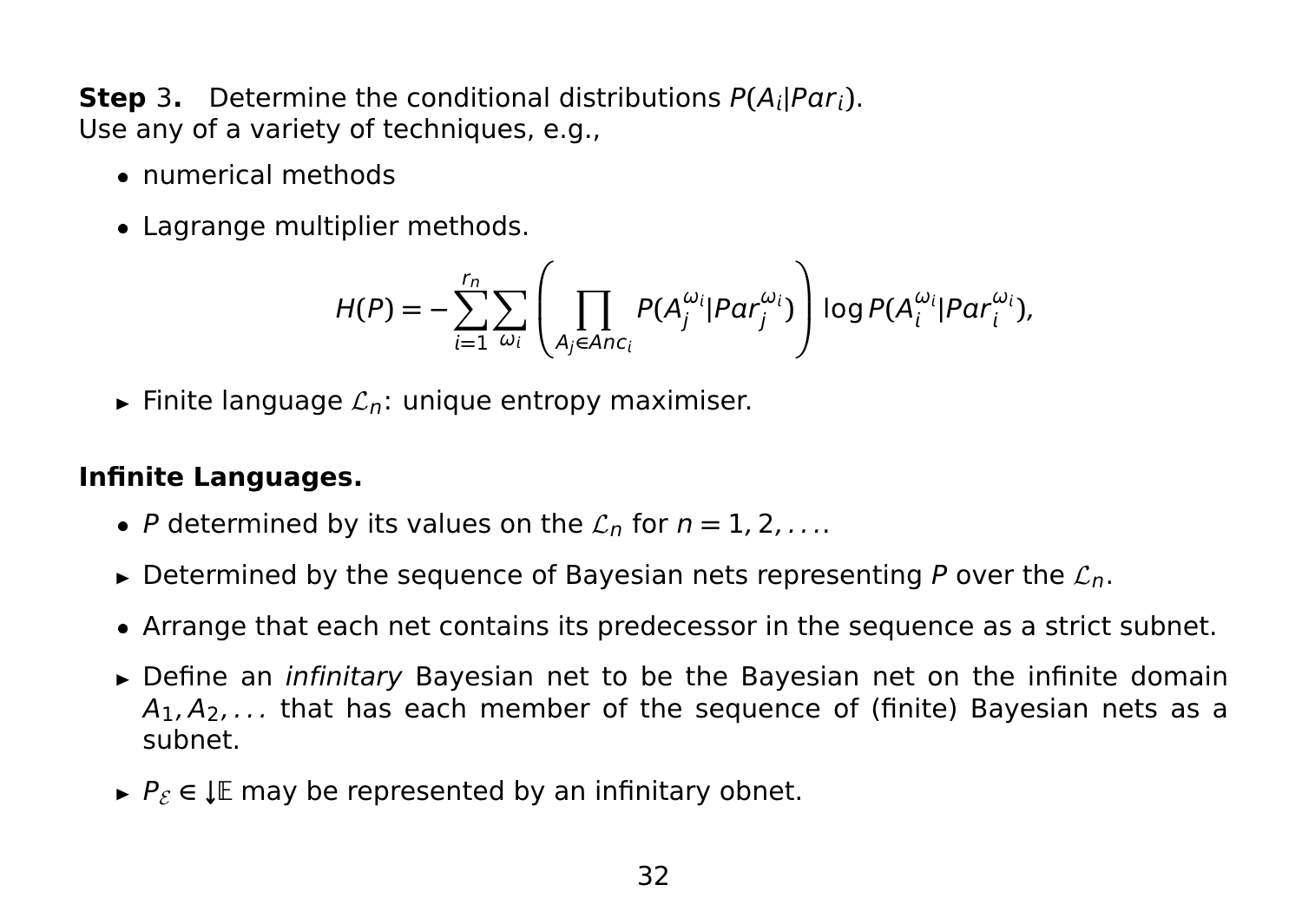- **N.B.: ↓**E may not be a singleton.
	- All members of **↓**E may be represented by (infinitary) obnets on the same graph (Proposition [6.1\)](#page-29-0).
	- **↓**E is closed and convex: if P, Q **∈ ↓**E then P, Q, S must be equidistant from the equivocator for any convex combination S of P and Q (since S can not be closer to the equivocator by definition of **↓**E, and neither can it be further from the equivocator by Proposition  $3.11$ ), so  $S \in \mathcal{I} \mathbb{E}$ .
	- **<sup>É</sup> ↓**E can be represented by a credal net.
		- **–** DAG + contraints on conditional probability distributions.
		- **–** Equivalent to a set of Bayesian nets.
	- An objective credal net (ocnet) is a credal net that represents **↓**E.
	- Where  $\mathcal L$  is an infinite predicate language, the ocnet will be infinitary.
		- **–** Determine the dag as before via the constraint graph.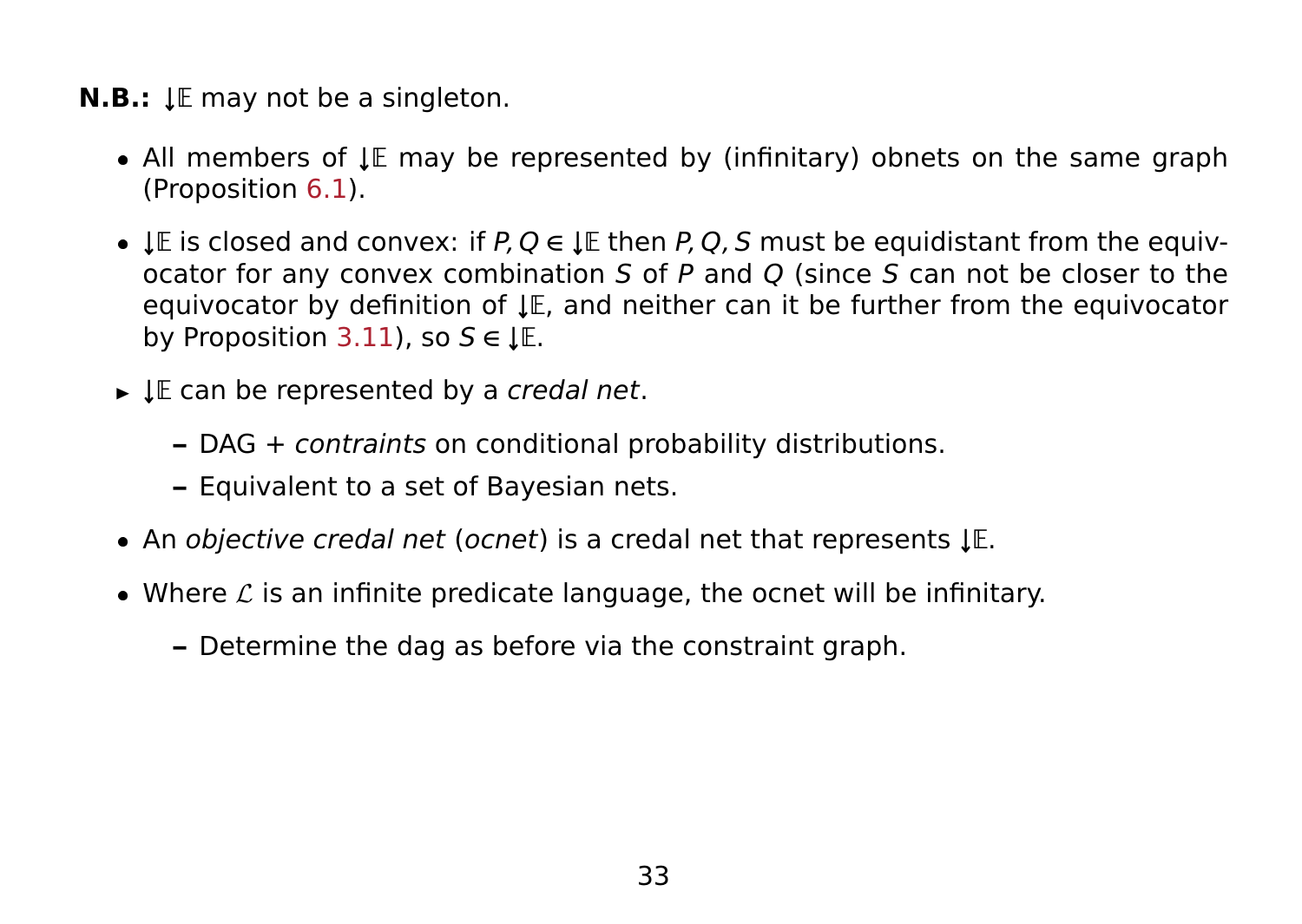## <span id="page-33-0"></span>**7 A Calculus for Probabilistic Logic**

Recall

**Question:**  $\varphi_1^{X_1}$  $\begin{aligned} \mathbf{y}_1^{\mathbf{y}_1}, \ldots, \mathbf{\varphi}_n^{\mathbf{y}_n} &\approx \mathbf{\psi}^2. \end{aligned}$ 

**Semantics:** OBE.

- **Answer:**  $Y = \{P_{\mathcal{E}}(\psi) : P_{\mathcal{E}} \in L[\mathbb{P}^*]\},\$  where  $\mathbb{P}^* = \{P : P(\varphi_1) \in X_1, \ldots, P(\varphi_n) \in X_n\}.$  The question remains as to how to determine Y in practice.
- **Progicnet programme:** represent  $E = \downarrow [P^*]$  by an (objective) credal net, and then use this net to calculate the probability interval Y that attaches to  $\psi$ .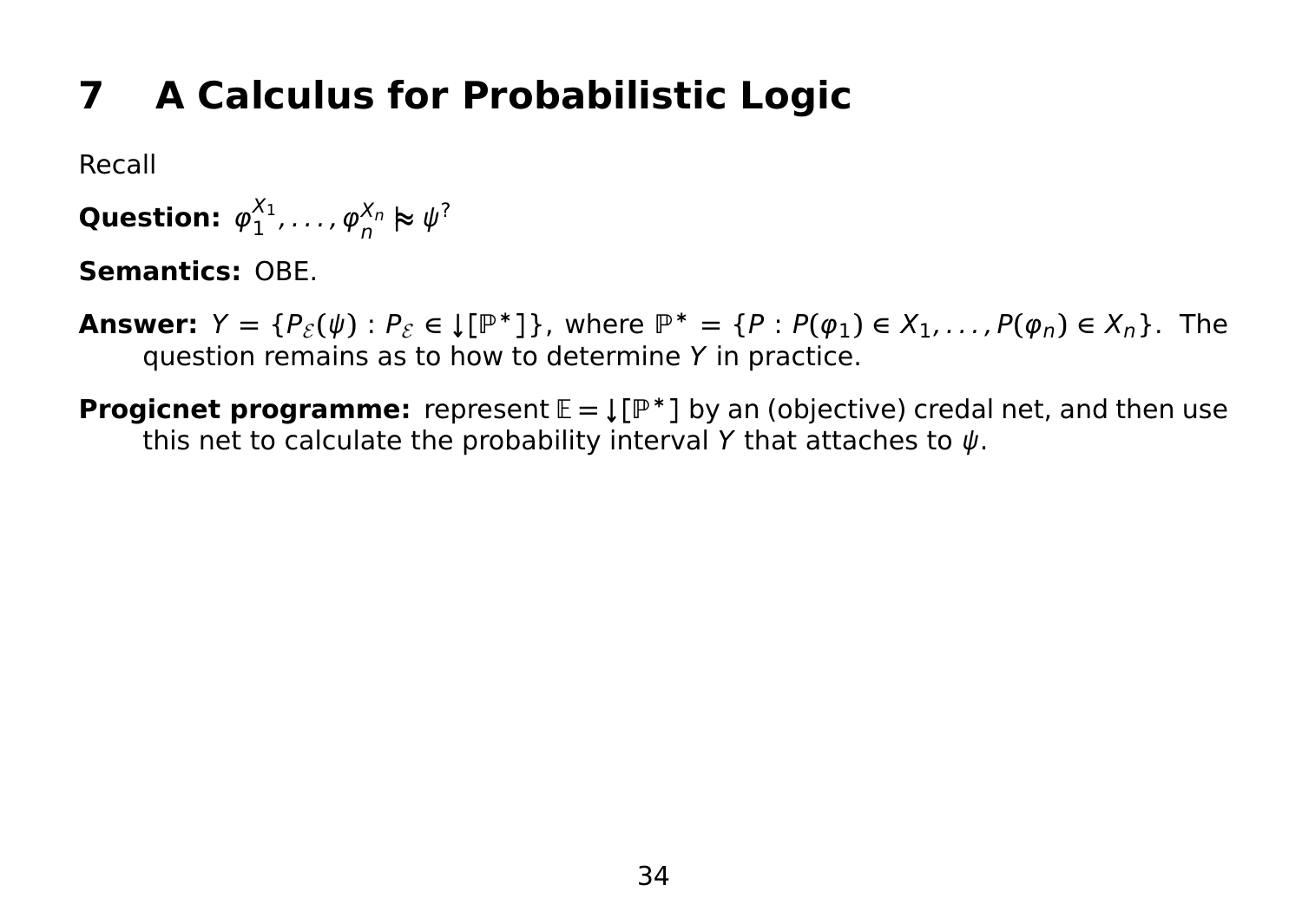#### **Propositional Language Example**

$$
A_1 \wedge \neg A_2^{[0.8,0.9]}, (\neg A_4 \vee A_3) \rightarrow A_2^{0.2}, A_5 \vee A_3^{[0.3,0.6]}, A_4^{0.7} \approx A_5 \rightarrow A_1^?
$$

**Interpretation:** Supposing the agent's evidence says  $P^*(A_1 \land \neg A_2) \in [0.8, 0.9]$ ,  $P^*((\neg A_4 \lor \neg A_5) \land \neg A_6)$  $A_3$ ) →  $A_2$ ) = 0.2,  $P^*(A_5 \vee A_3)$  ∈ [0.3, 0.6],  $P^*(A_4)$  = 0.7, how strongly should she believe  $A_5 \rightarrow A_1$ ?

► Construct an ocnet (= an obnet in this case).



$$
P(A_5 \to A_1) = P(\neg A_5 \land A_1) + P(A_5 \land A_1) + P(\neg A_5 \land \neg A_1)
$$
  
=  $P(A_1) + P(\neg A_5 | \neg A_1)(1 - P(A_1))$ 

► Calculate  $P(A_1)$  and  $P(\neg A_5|\neg A_1)$  from the net.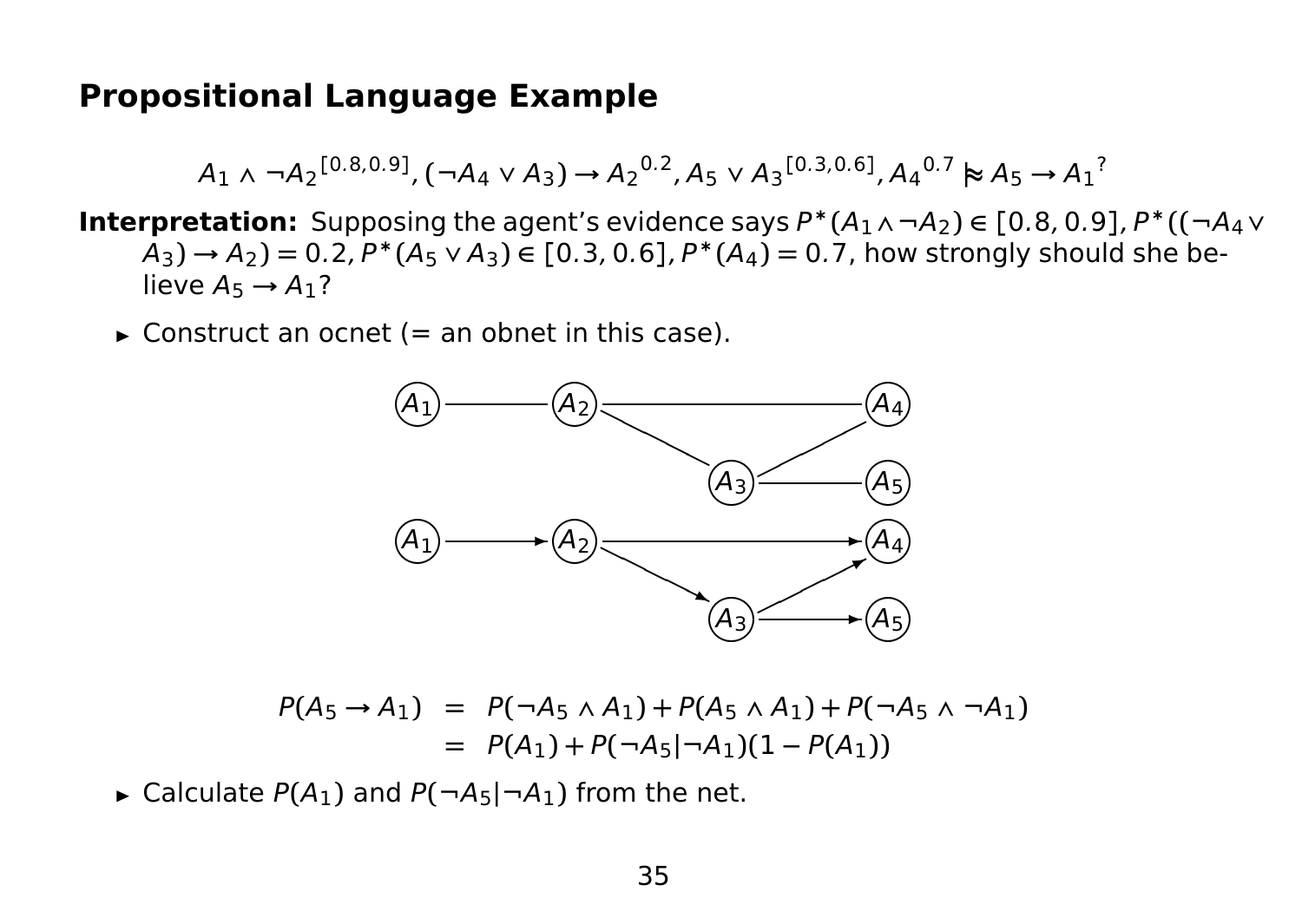### **Predicate Language Example**

$$
\forall x (Ux \to Vx)^{3/5}, \forall x (Vx \to Wx)^{3/4}, Ut_1^{[0.8,1]} \approx Wt_1^?
$$

- $\bullet$  Only one constant symbol  $t_1$ , so we can focus on a finite predicate language  $\mathcal{L}_1$ .
- Let  $A_1$  be  $Ut_1$ ,  $A_2$  be  $Vt_1$  and  $A_3$  be  $Wt_1$ .



- $P(A_1) = 4/5$ ,  $P(A_2|A_1) = 3/4$ ,  $P(A_2|\neg A_1) = 1/2$ ,  $P(A_3|A_2) = 5/6$ ,  $P(A_3|\neg A_2) = 1/2$ .
- ► Objective credal net (= objective Bayesian net).
- **E** Standard inference methods then give us the answer  $P(A_3) = 11/15$ .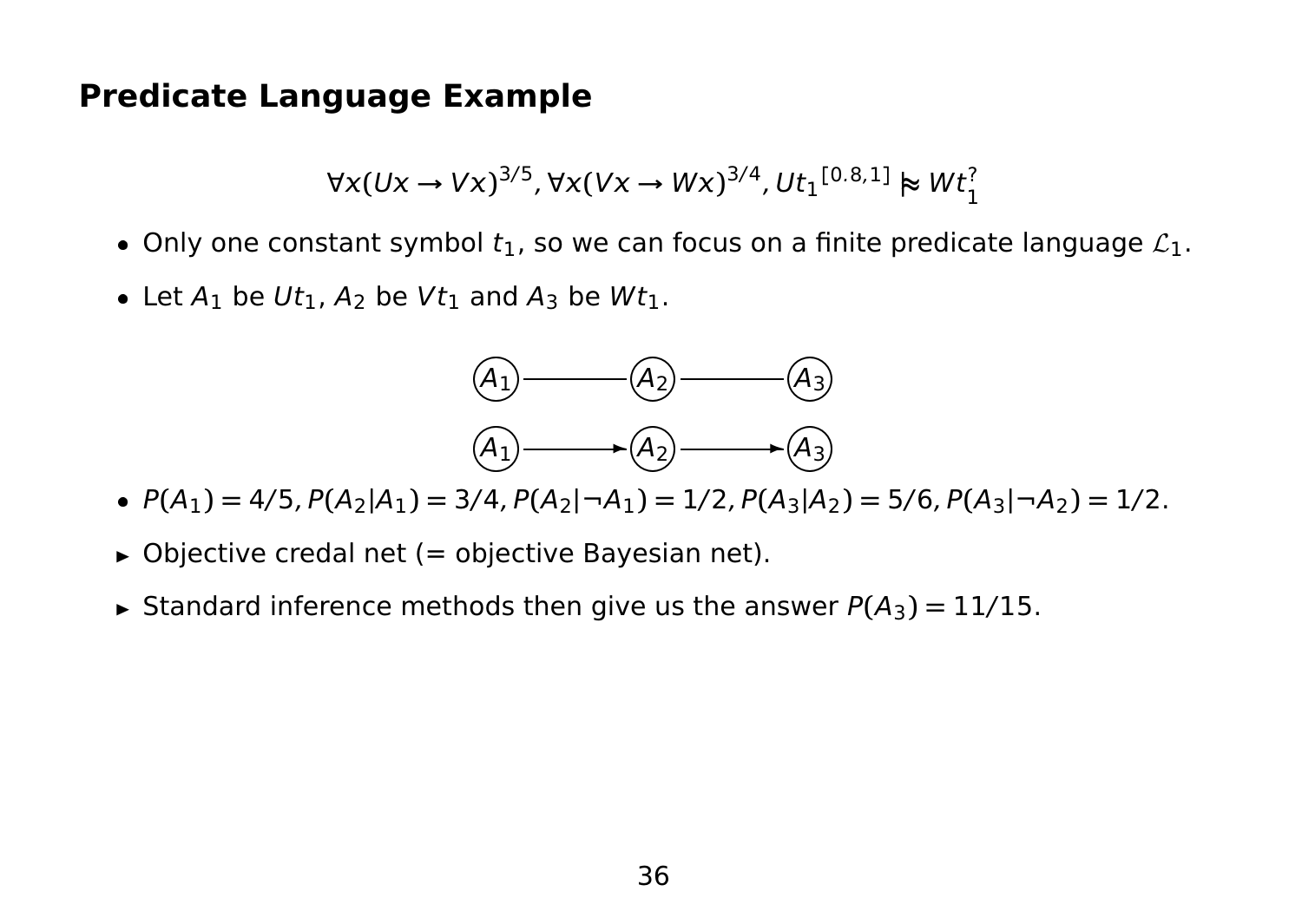### **General Procedure**

#### **Algorithm 7.1**

- **Input:** A question of the form  $\mu_1, \ldots, \mu_n \approx \psi^2$ , where  $\mu_1, \ldots, \mu_n$  are propositions of  $\mathcal{L}^*$  and  $\psi$  is a proposition of  $\mathcal{L}.$ 
	- 1. If  $\mathcal L$  is an infinite predicate language let n be the smallest *j* such that  $\mu_1, \ldots, \mu_n$  are propositions of  $\mathcal{L}^{\sharp}_i$  $_j^\ast$  and  $\psi$  is a proposition of  $\mathcal{L}_j$ . Otherwise let  $\mathcal{L}_n = \mathcal{L}.$
	- 2. Construct the constraint graph G for constraints  $\mu_1, \ldots, \mu_n$  on  $\mathcal{L}_n$ .
	- 3. Transform this graph into a directed acyclic graph  $H$ .
	- 4. Determine the corresponding conditional probability intervals for an objective credal net representation of **↓**E:
		- (a) Determine the credal net on  $H$  that represents the functions, from those that satisfy the Markov condition with respect to  $H$ , that are in  $E$ (i.e., that satisfy the constraints  $\mu_1, \ldots, \mu_n$  where these are consistent).
		- (b) Use Monte-Carlo methods to narrow the intervals in this credal net to represent the probability functions, from those in the above net, that are closest to the equivocator.
	- 5. Use this credal net to determine the interval Y that attaches to  $\psi$ .

**Output:** Approximate Y such that  $\mu_1, \ldots, \mu_n \approx \psi^Y$ .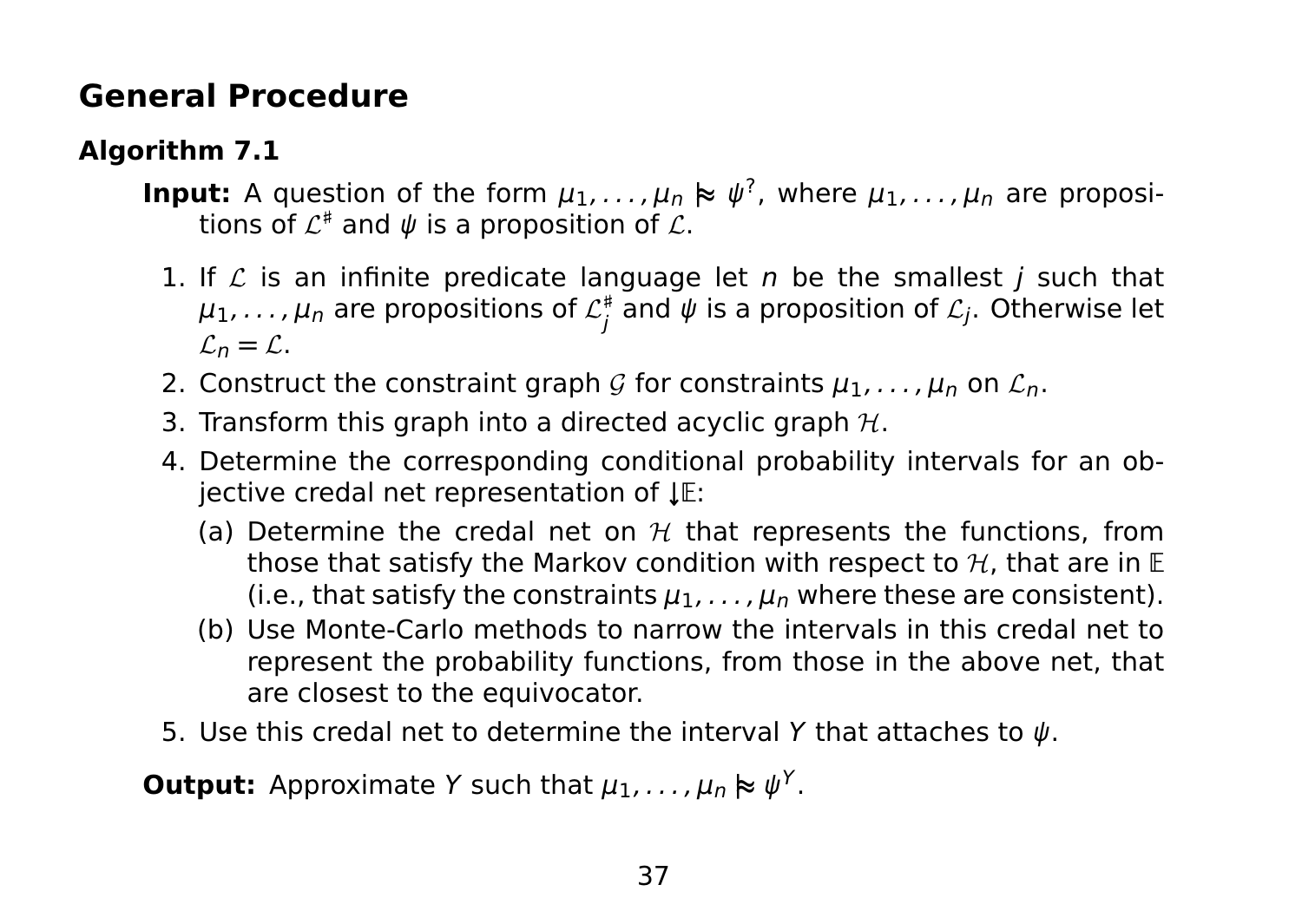**Inference Step** 5. Use the standard progicnet machinery.

#### **Algorithm 7.2**

**Input:** A credal net on  $\mathcal{L}_n$  and a proposition  $\psi$  of  $\mathcal{L}_n$ .

- Compilation phase:
	- **–** Transform the credal net into a d-DNNF (deterministic Decomposable Negation Normal Form) net.
- Inference phase:
	- **–** Transform ψ into ψ<sub>1</sub> ∨ · · · ∨ ψ<sub>l</sub> where the ψ<sub>i</sub> are mutually exclusive conjunctions of literals—e.g., via Abraham's algorithm [\(Abraham,](#page-41-8) [1979\)](#page-41-8).
	- **–** Use hill-climbing in the d-DNNF net to calculate approximate bounds on each P**(**ψ**)**.

**–** Calculate bounds on  $P(\psi)$  via the identity  $P(\psi) = \sum_{i=1}^{l} P(\psi_i)$ .

**Output:**  $Y = \{P(\psi) : P \text{ is subsumed by the input credal net}\}.$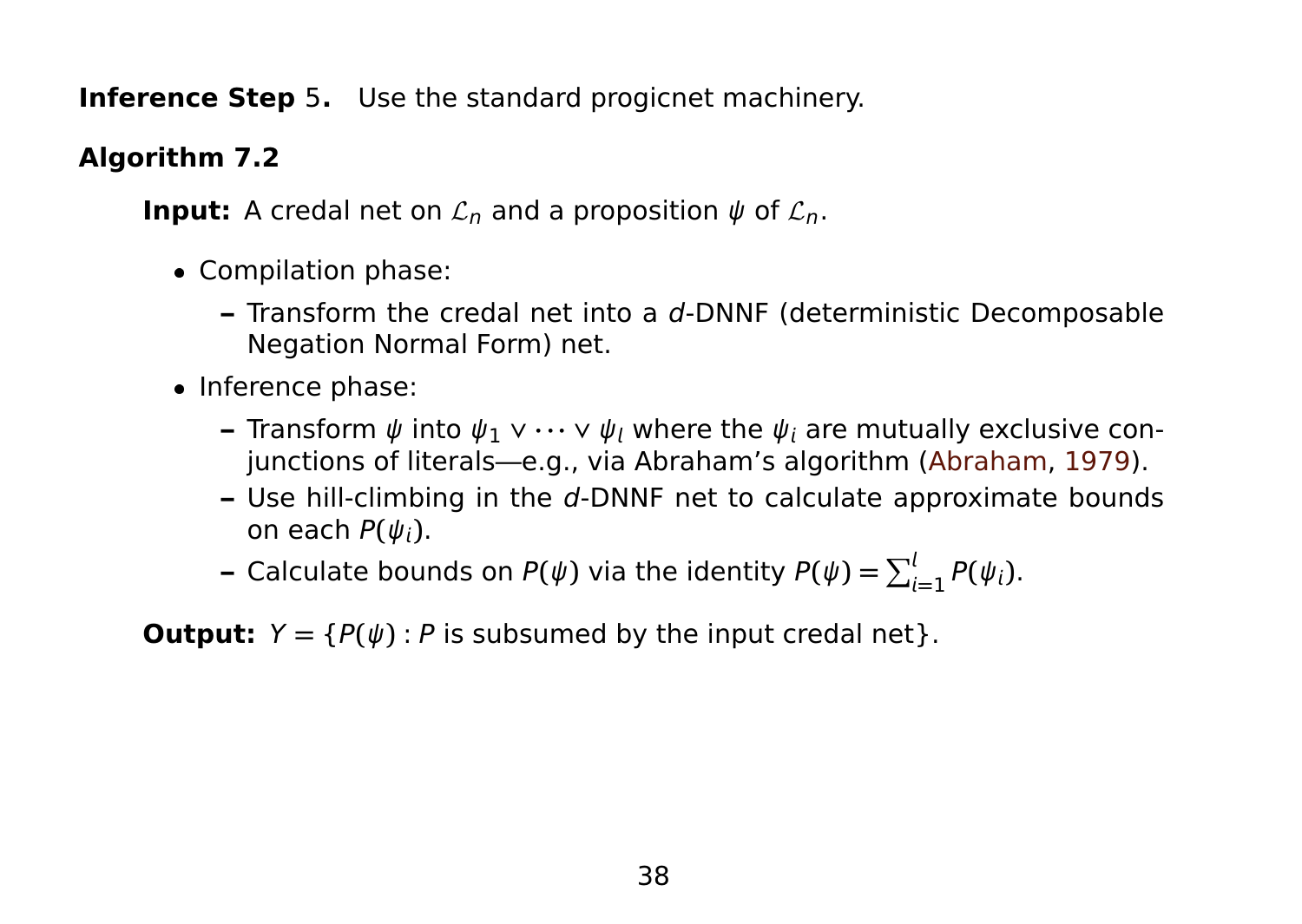## <span id="page-38-0"></span>**8 Summary**

**OBE:** Based on three norms: Probability, Calibration and Equivocation.

 $\varphi_1^{X_1}$  $\begin{aligned} \mathbf{y}_1^{\mathsf{X}_1}, \ldots, \boldsymbol{\varphi}_n^{\mathsf{X}_n} &\approx \boldsymbol{\psi}^2 \end{aligned}$ 

**Representation:** Standard OBE question take the form of the fundamental question. **Interpretation:** Use OBE as a semantics for a question of this form.

**Inference:** Two step.

- Construct an objective credal net to represent the models of the LHS.
- Use standard machinery to calculate the range of probabilities to attach to  $\psi$ .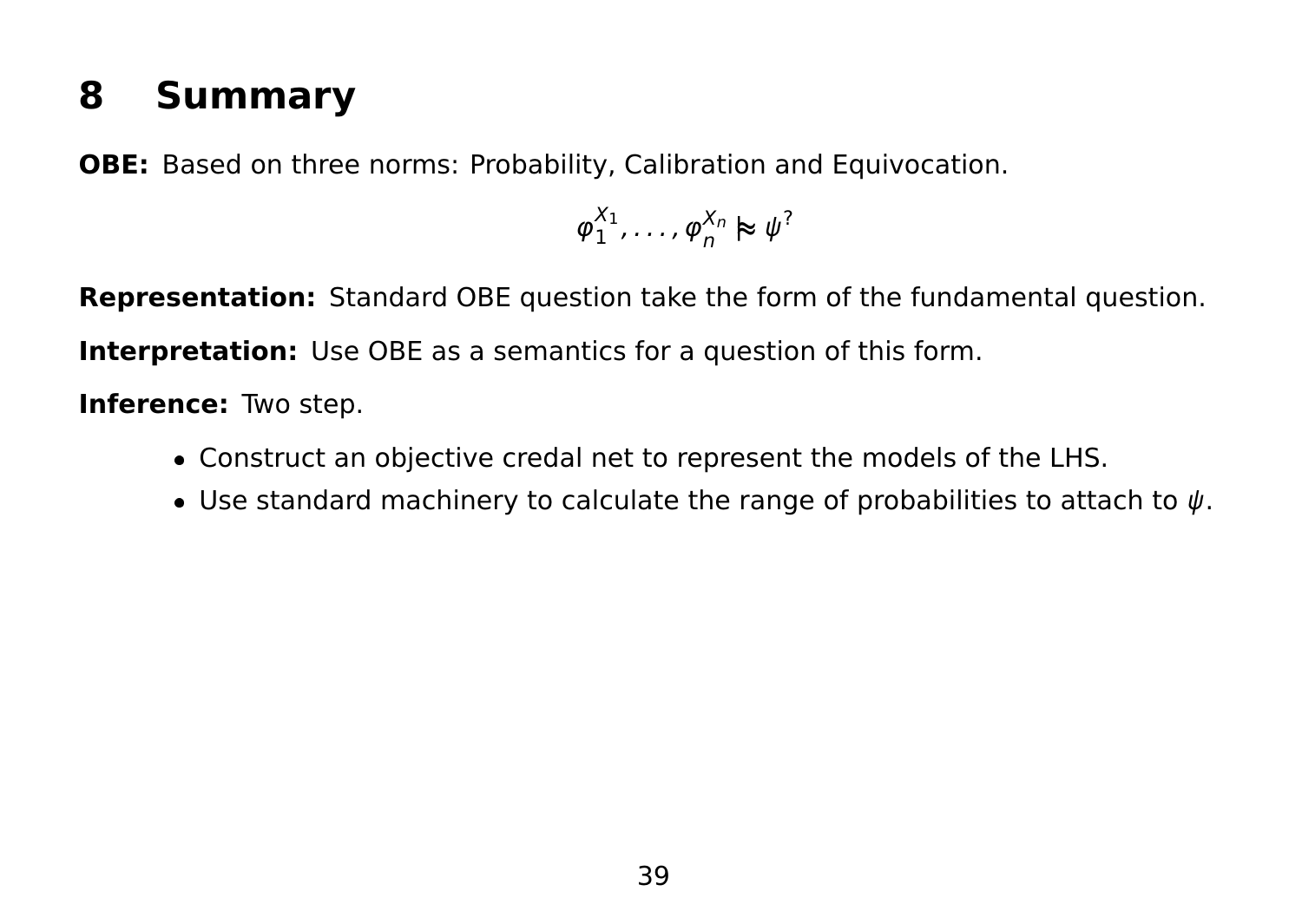# <span id="page-39-0"></span>**9 Course Summary**

### **The Progicnet Programme**

**Framework.** A unifying framework for probabilistic logic can be constructed around entailment relationships of the form  $\varphi_1^{X_1}$  $\begin{aligned} \n\chi_1, \varphi_2^{\chi_2}, \ldots, \varphi_n^{\chi_n} \approx \psi^{\gamma} \n\end{aligned}$ 

**Standard Semantics:**  $Y = {P(\psi):P}$  satisfies premisses}

**Probabilistic Argumentation:**  $Y =$  probability of worlds where entailment holds

**Evidential Probability:**  $Y =$  risk level associated with statistical inferences

**Bayesian Statistics:** Y **=** probabilities yielded by Bayes' theorem

**Objective Bayesian Epistemology:**  $Y =$  appropriate degree of belief in  $\psi$ 

**Calculus.** Probabilistic networks can provide a calculus for probabilistic logic—they can be used to provide answers to the fundamental question  $\varphi_1^{X_1}$  $\begin{aligned} \n\chi_1, \varphi_2^{\chi_2}, \dots, \varphi_n^{\chi_n} \approx \psi^2\n\end{aligned}$ 

**Network Construction:** Build a net to represent those P that satisfy the premisses **Inference:** Calculate Y from the net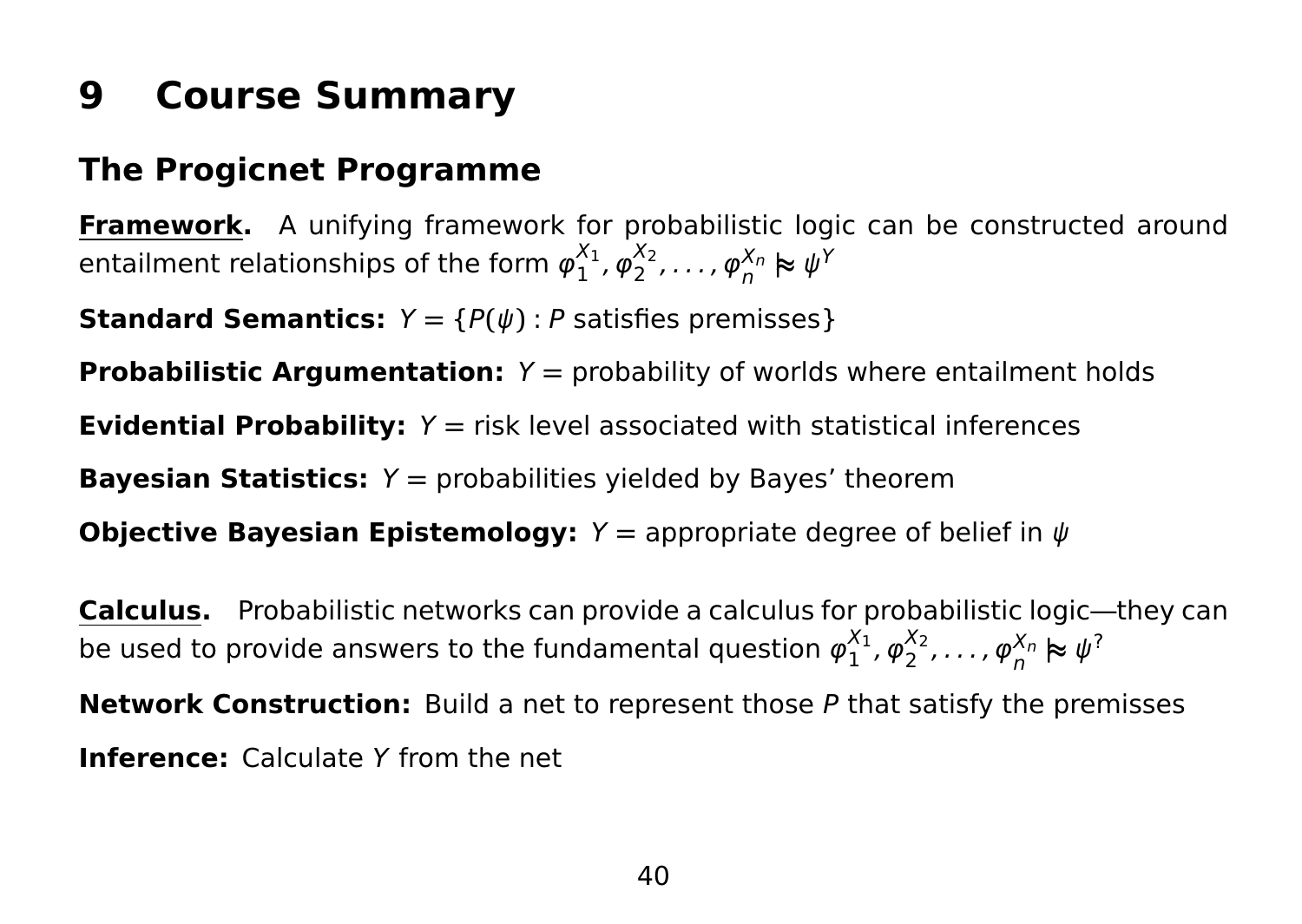| Day       | Topic                           | Reading |
|-----------|---------------------------------|---------|
| Monday    | The Progicnet Programme         | §§1,8   |
| Tuesday   | <b>Standard Semantics</b>       | §§2,9   |
| Wednesday | <b>Evidential Probability</b>   | §§4,11  |
|           | Probabilistic Argumentation     | §§3,10  |
|           | <b>Classical Statistics</b>     | §§5,12  |
| Thursday  | <b>Bayesian Statistics</b>      | §§6,13  |
| Friday    | Objective Bayesian Epistemology | §§7,14  |

**Project page:** <http://www.kent.ac.uk/secl/philosophy/jw/2006/progicnet.htm>

[Leverhulme Trust](http://www.leverhulme.ac.uk/) academic network 2006–8

**Rolf Haenni:** Computer Science and Applied Mathematics, University of Bern

**Jan-Willem Romeijn:** Philosophy, University of Groningen

**Gregory Wheeler:** Artificial Intelligence, New University of Lisbon

**Jon Williamson:** Philosophy, University of Kent